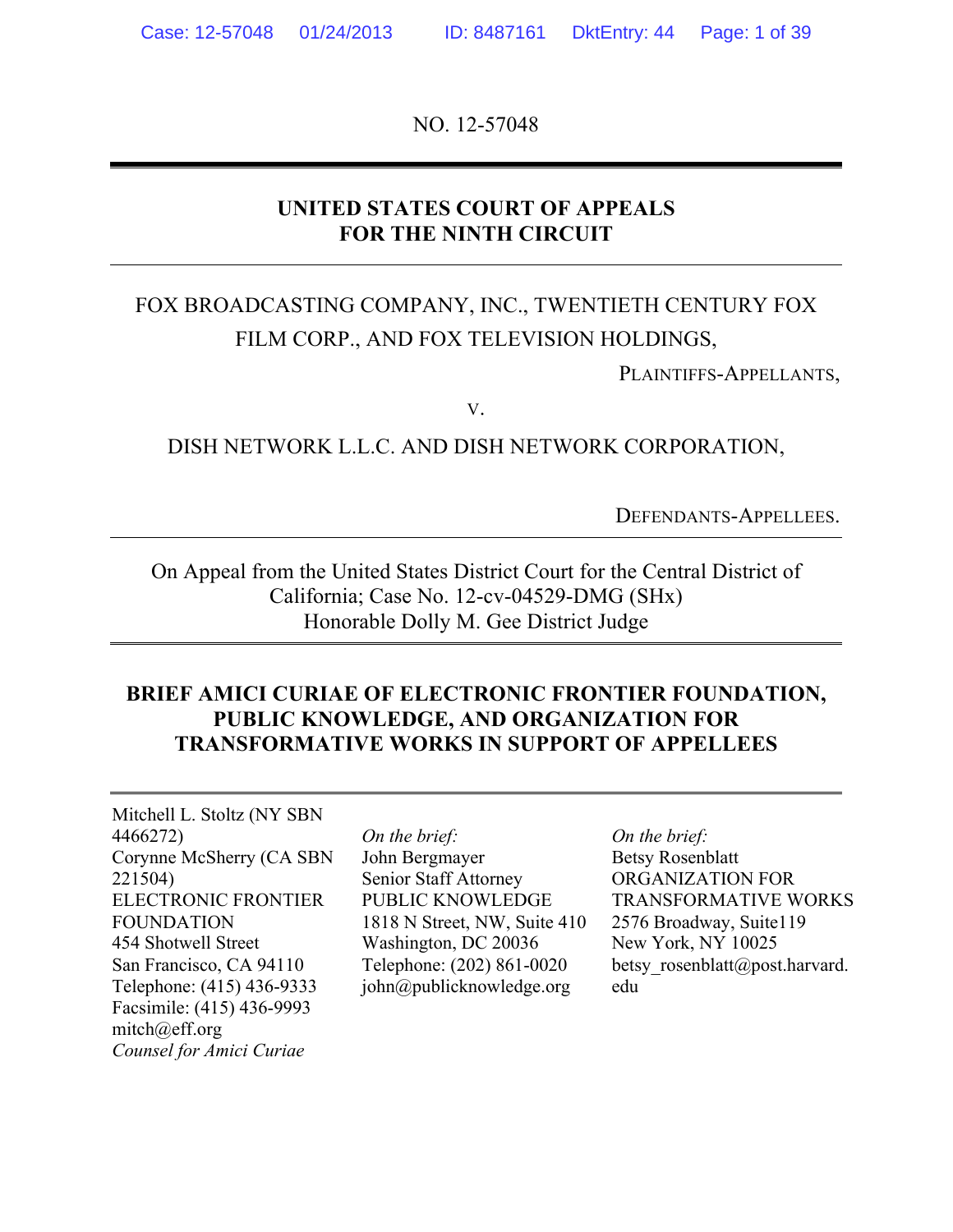### **DISCLOSURE OF CORPORATE AFFILIATIONS AND OTHER ENTITIES WITH A DIRECT FINANCIAL INTEREST IN LITIGATION**

Pursuant to Rule 26.1 of the Federal Rules of Appellate Procedure, Amici Curiae Electronic Frontier Foundation, Public Knowledge, and Organization for Transformative Works (collectively, "Amici") state that none of them has a parent corporation and that no publicly held corporation owns 10% or more of the stock of any of them.

Dated: January 24, 2013 /s/ Mitchell L. Stoltz Mitchell L. Stoltz *Counsel for Amici Curiae*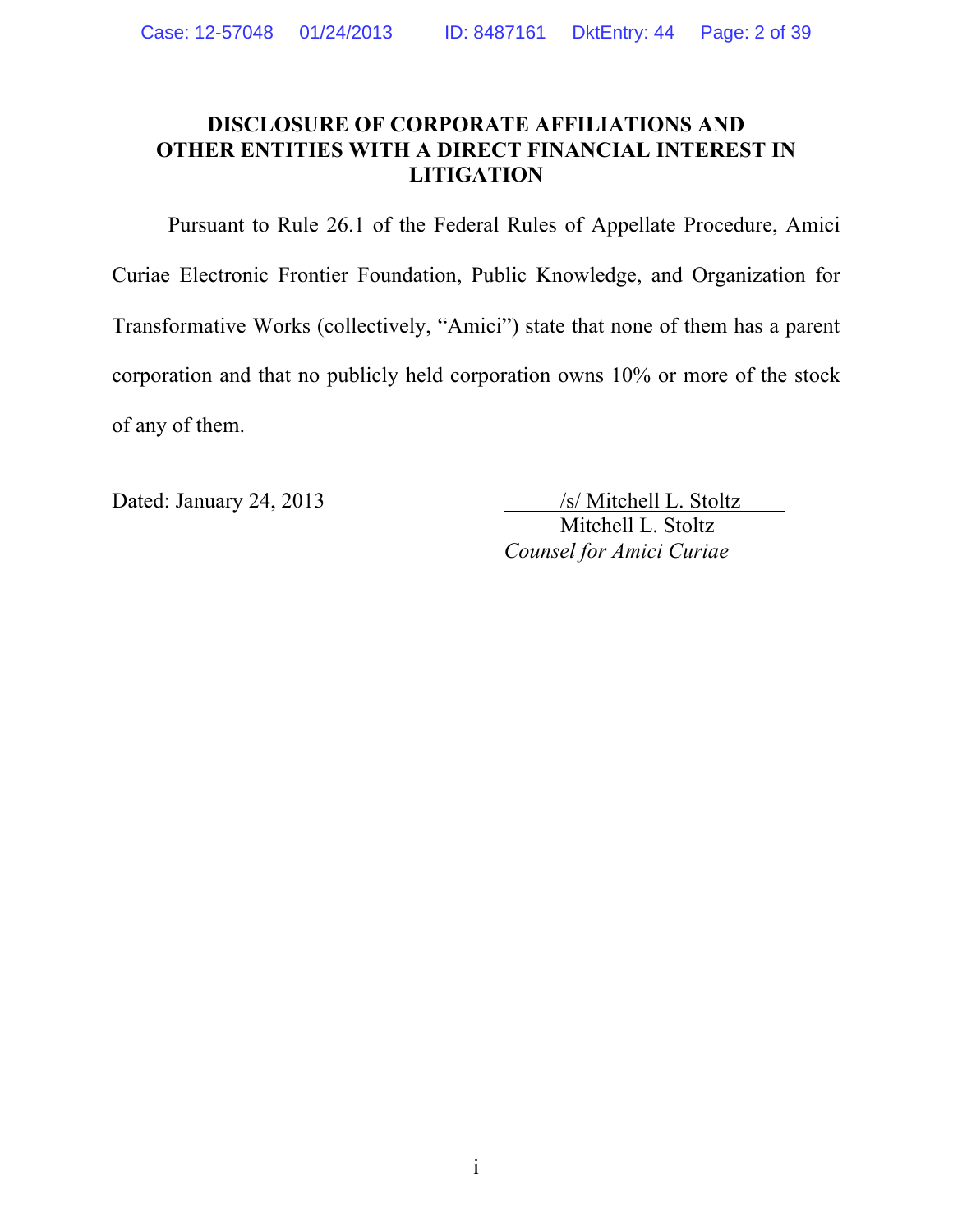# **TABLE OF CONTENTS**

| $I_{\cdot}$ |           |    | THE DISTRICT COURT'S VOLITIONAL ACT ANALYSIS IS<br>CORRECT AND COMPORTS WITH COPYRIGHT'S PURPOSES 4                           |  |
|-------------|-----------|----|-------------------------------------------------------------------------------------------------------------------------------|--|
|             | A.        |    | The Volitional Conduct Requirement Is Grounded in Statutory and                                                               |  |
|             | <b>B.</b> |    | The Volitional Conduct Requirement Promotes the Progress of                                                                   |  |
|             | $C$ .     |    | The District Court Correctly Applied the Volitional Conduct<br>Requirement in Finding that Dish Users Make the PTAT Copies 11 |  |
| II.         |           |    | FOX IS NOT ENTITLED TO A PRELIMINARY INJUNCTION 13                                                                            |  |
|             | A.        |    | The Hopper Allows Viewers to Time-Shift Programming, a Fair                                                                   |  |
|             |           | 1. | Fox's Viewers Do Not Infringe Copyright When They Skip<br>Commercials, Which Means That Dish Cannot Be                        |  |
|             |           |    | The Character of the Use is Private and<br>a.                                                                                 |  |
|             |           |    | $\mathbf b$ .                                                                                                                 |  |
|             |           |    | Time-Shifting Requires the Whole Work to Be.<br>c.                                                                            |  |
|             |           |    | $d_{\cdot}$                                                                                                                   |  |
|             |           | 2. | The Hopper's Time-Shifting Does Not Allow Users to Create                                                                     |  |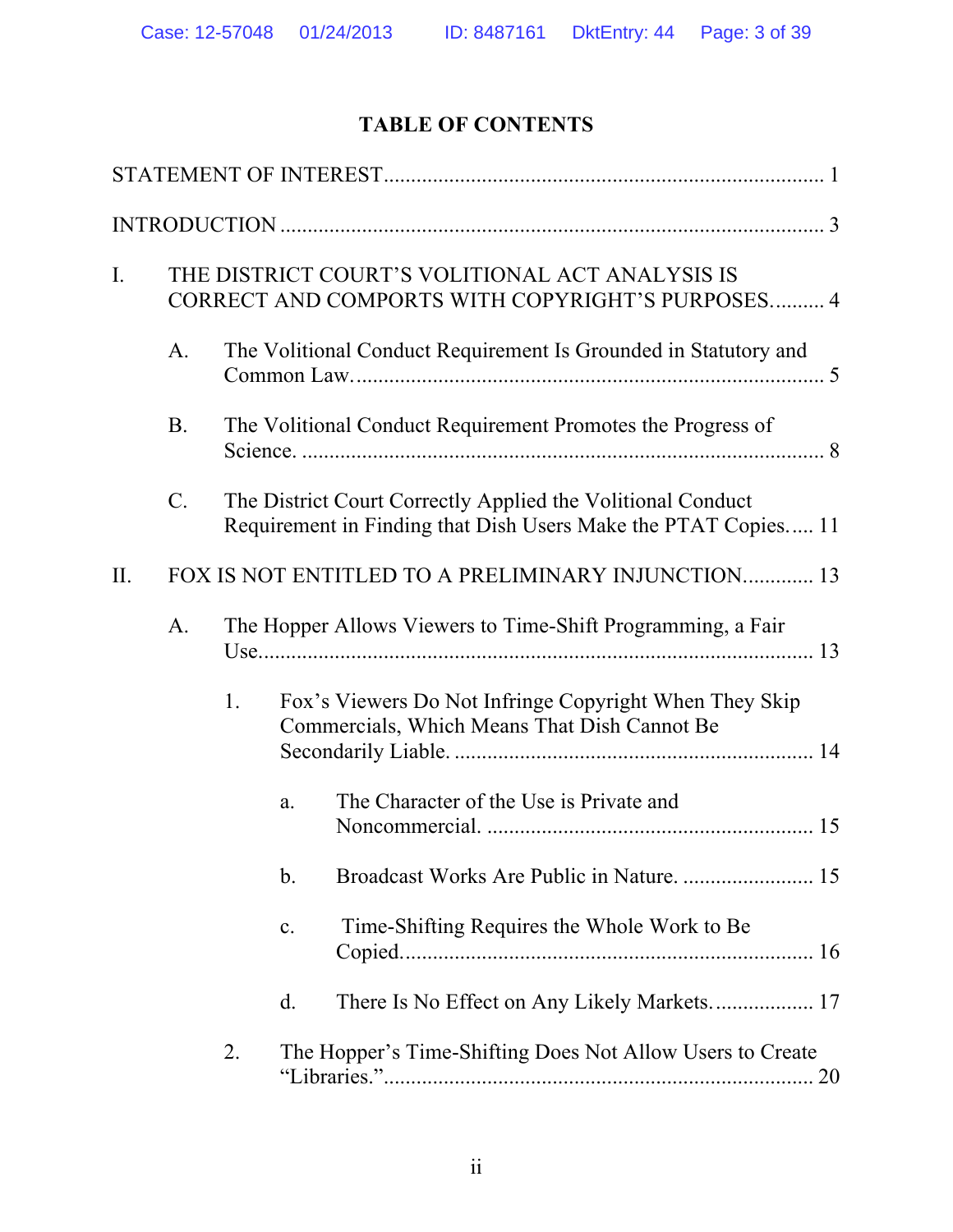|                 |    | The Hopper's Commercial-Skipping Feature Does Not<br>3.<br>Implicate Copyright and Does Not Make Its Time-Shifting | 22. |
|-----------------|----|--------------------------------------------------------------------------------------------------------------------|-----|
|                 | Β. |                                                                                                                    |     |
| $\mathcal{C}$ . |    | Any Harms That Fox Alleges Are Quantifiable, and Do Not                                                            |     |
|                 |    |                                                                                                                    |     |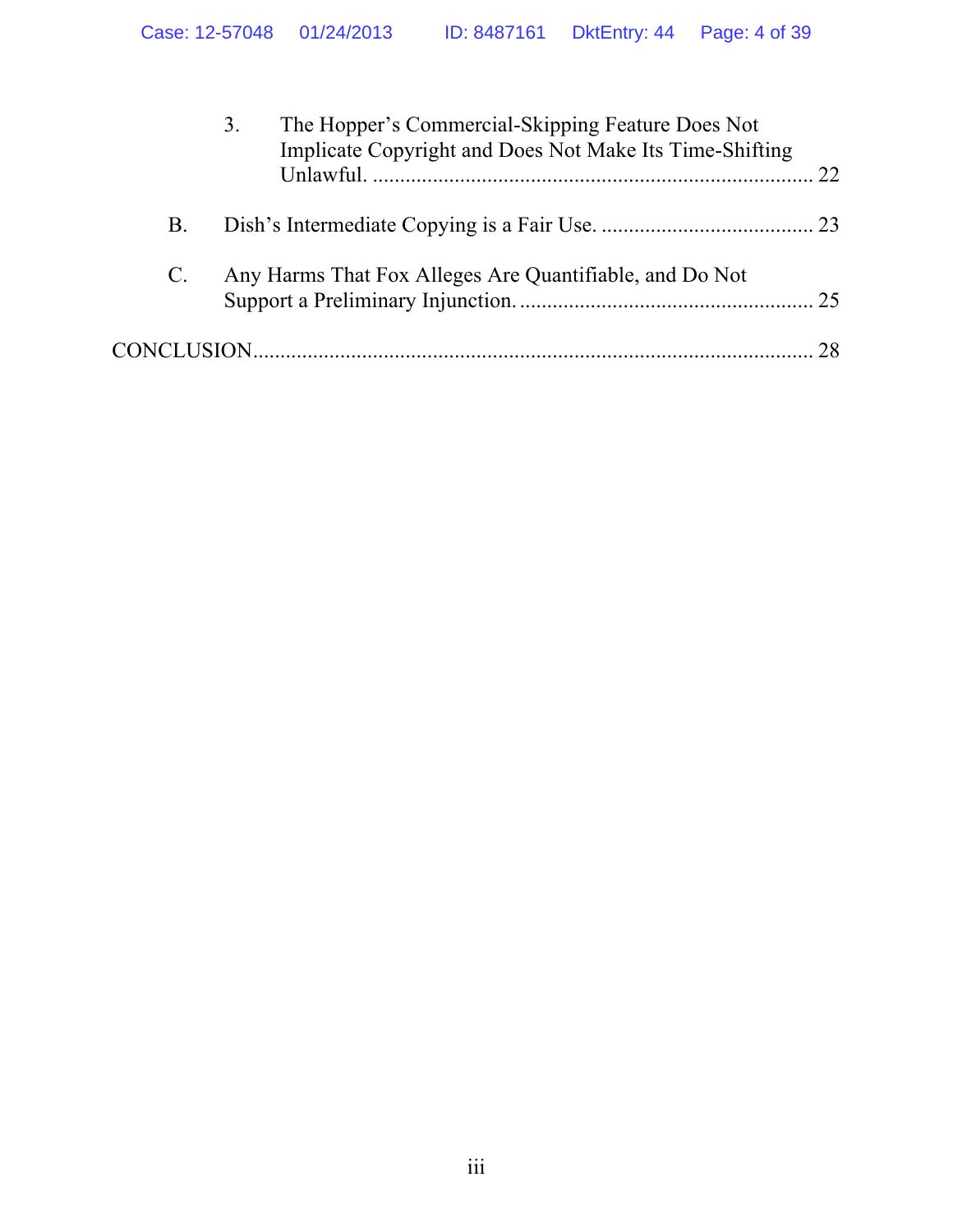# **TABLE OF AUTHORITIES**

# **Federal Cases**

| A.V. ex rel. Vanderhye v. iParadigms, LLC,                                                                                                                 |    |
|------------------------------------------------------------------------------------------------------------------------------------------------------------|----|
| A&M Records v. Napster, Inc.,                                                                                                                              |    |
| Am. Geophysical Union v. Texaco, Inc.,                                                                                                                     |    |
| Apple Inc. and NeXT Software, Inc. v. Motorola Inc. and Motorola Mobility, Inc.,<br>Federal Circuit Case Nos. 2012-1548, 2012-1549 (filed Dec. 4, 2012) 27 |    |
| Authors Guild, Inc. v. HathiTrust,<br>2012 U.S. Dist. LEXIS 146169 (S.D.N.Y. Oct. 10, 2012) 19                                                             |    |
| Baxter v. MCA, Inc.,                                                                                                                                       |    |
| Baylor v. United States,                                                                                                                                   |    |
| Bill Graham Archives v. Dorling Kindersley Ltd.,                                                                                                           |    |
| Boim v. Quranic Literacy Inst. & Holy Land Found. for Relief and Dev.,                                                                                     |    |
| Campbell v. Acuff-Rose Music, Inc.,                                                                                                                        |    |
| Caribbean Marine Services Co., Inc. v. Baldrige,                                                                                                           | 25 |
| Cartoon Network LP, LLLP v. CSC Holdings, Inc.,                                                                                                            |    |
|                                                                                                                                                            |    |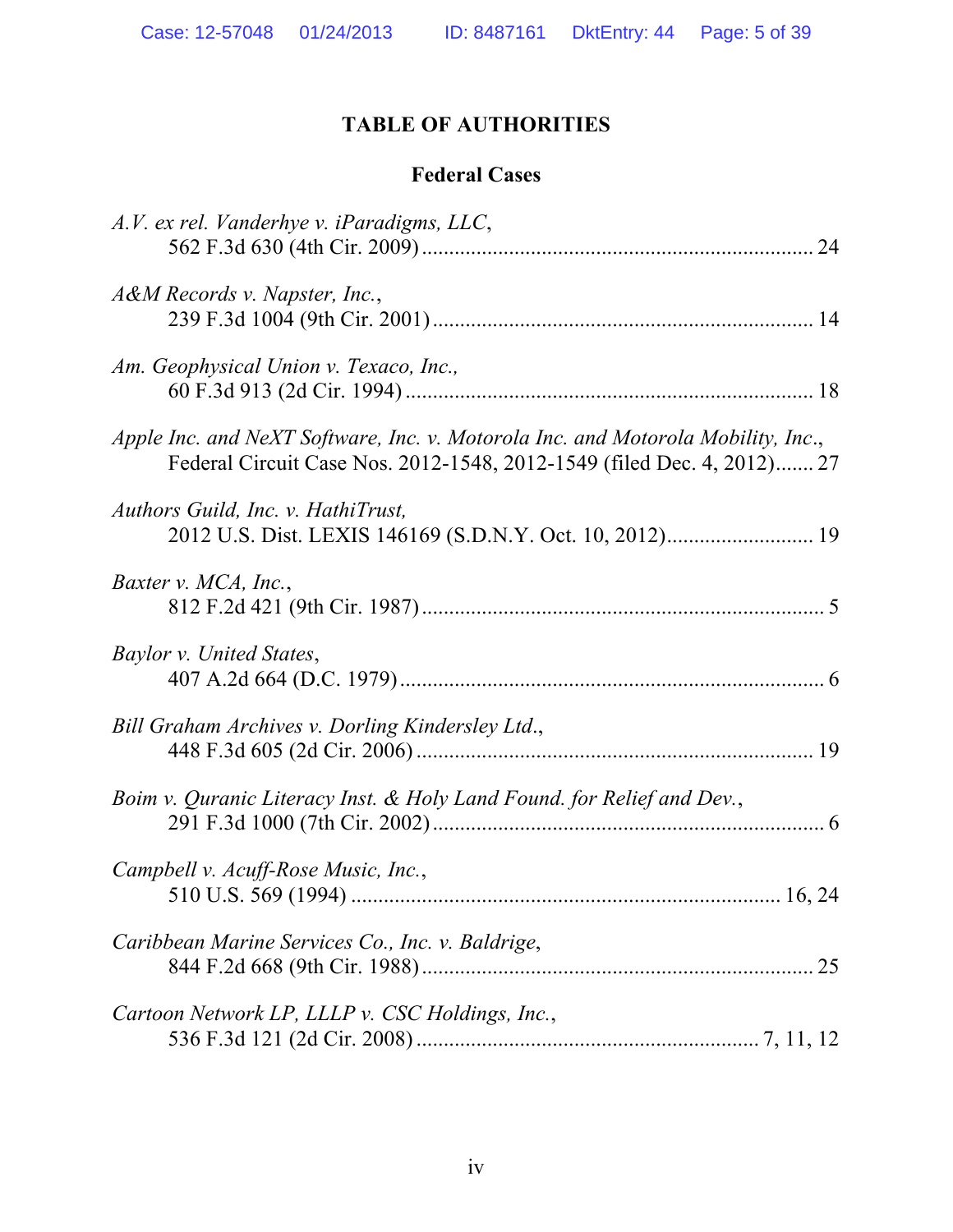| CoStar Grp., Inc. v. LoopNet, Inc.,                                |    |
|--------------------------------------------------------------------|----|
| Flava Works Inc. v. Gunter,                                        |    |
| Flexible Lifeline Systems, Inc. v. Precision Lift, Inc.,           |    |
| Harper & Row Publishers, Inc. v. Nation Enters.,                   |    |
| Kalem Co. v. Harper Brothers,                                      |    |
| Lewis Galoob Toys, Inc. v. Nintendo of Am., Inc.,                  |    |
| Lexmark Int'l, Inc. v. Static Control Components, Inc.,            | 24 |
| Martinez v. California,                                            |    |
| Newport-Mesa Unified Sch. Dist. v. State of Calif. Dep't of Educ., |    |
| Office of Commc'n of United Church of Christ v. FCC,               |    |
| Perfect 10, Inc. v. Google, Inc.,                                  |    |
| Perfect 10, Inc., v. Amazon.com, Inc.,                             |    |
| Recording Indus. Ass'n of Am. v. Diamond Multimedia Sys. Inc.,     |    |
| Religious Tech. Ctr. v. Netcom On-Line Commc'n. Svcs., Inc.,       |    |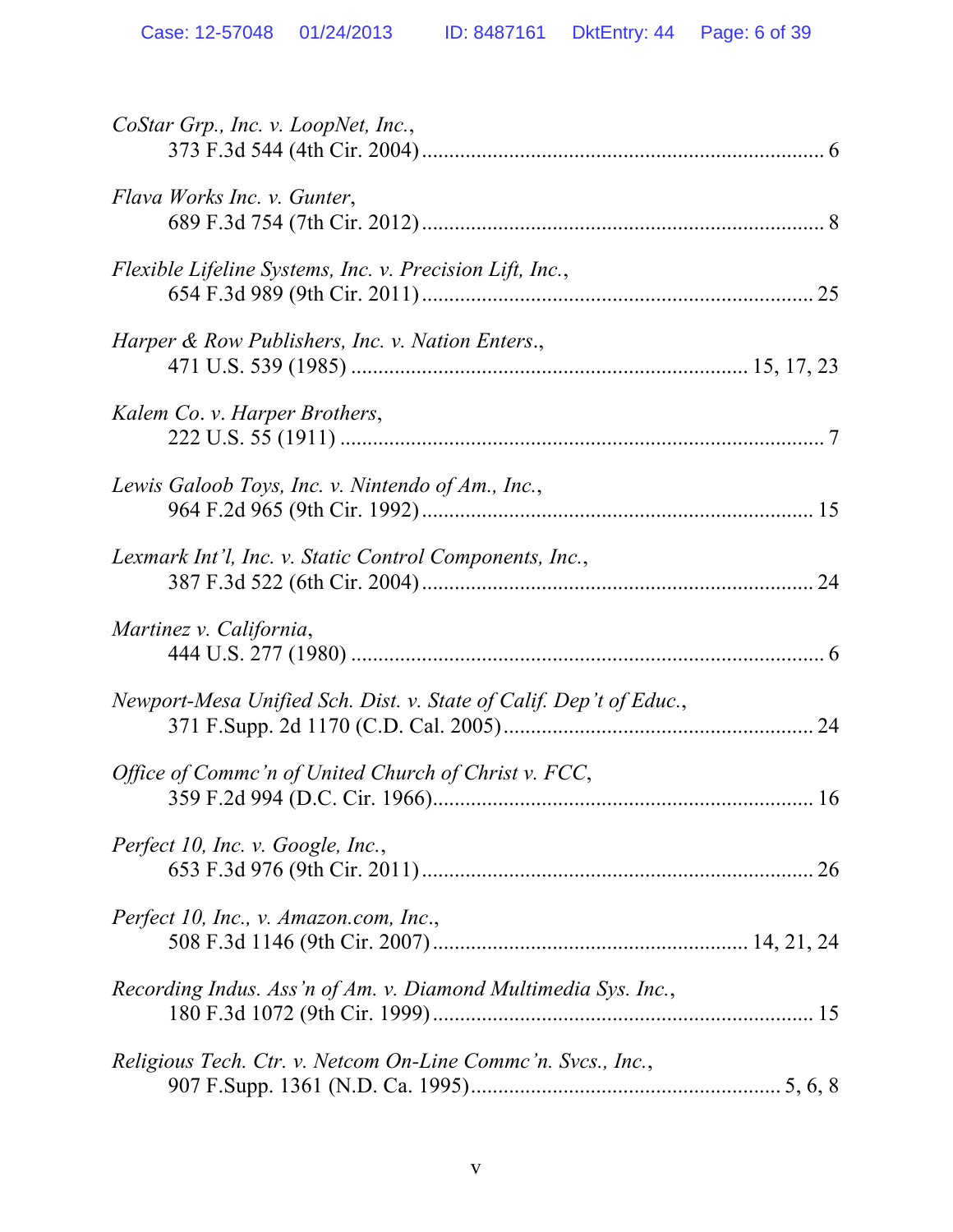| Salinger v. Colting,                                           |    |
|----------------------------------------------------------------|----|
| Sarl Louis Feraud Int'l v. Viewfinder, Inc.,                   |    |
| Sega Enter. Ltd. v. Accolade, Inc.,                            | 25 |
| Sony Computer Entm't v. Connectix Corp.,                       | 25 |
| Sony Corporation of Am., Inc. v. Universal City Studios, Inc., |    |
| Universal City Studios, Inc. v. Sony Corp. of Am.,             |    |

## **Federal Statutes**

| $17 \text{ U.S.C.} \S 501 \dots 5$ |  |
|------------------------------------|--|
|                                    |  |

## **Constitutional Provisions**

# **Legislative Materials**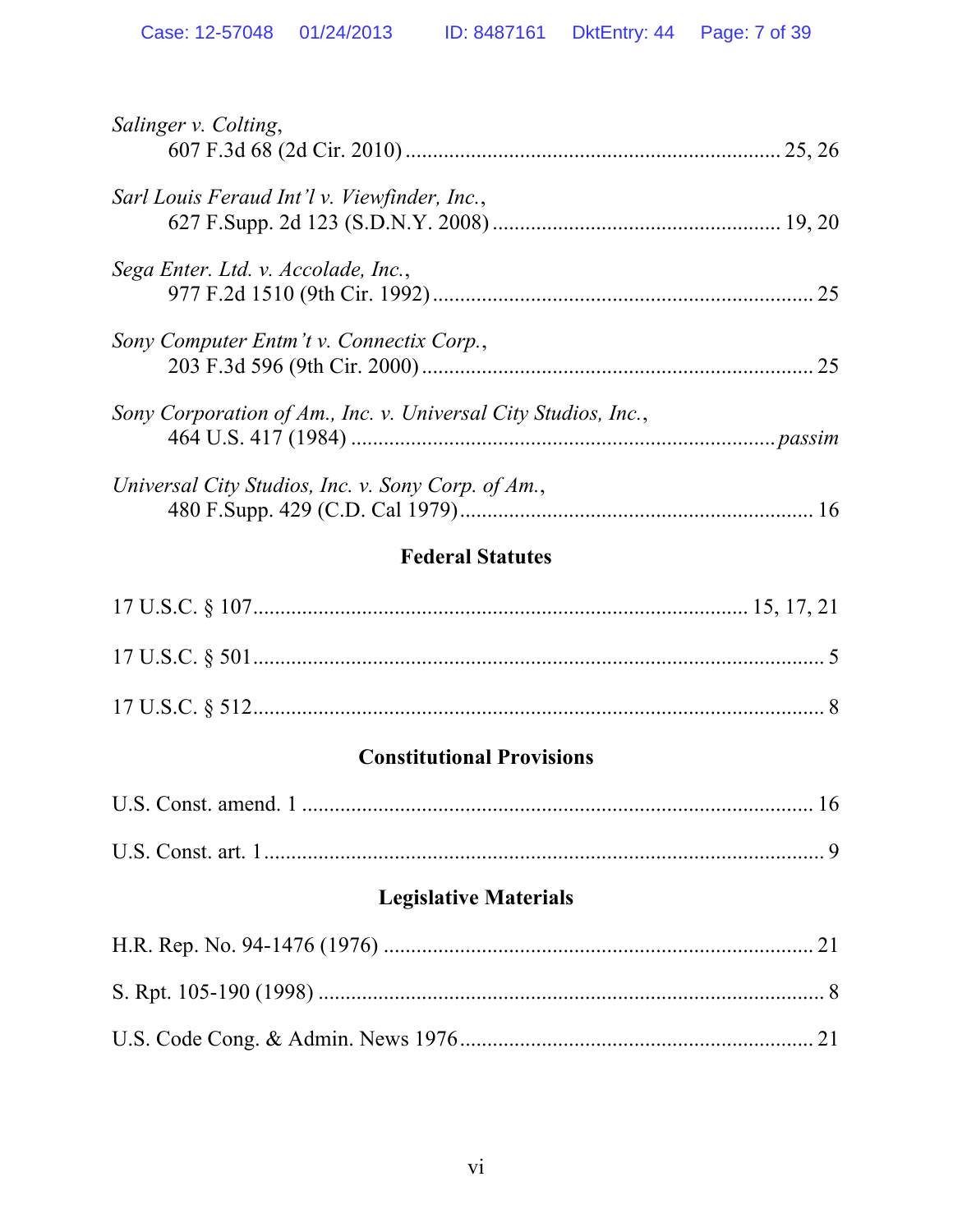## **Other Authorities**

| Dan B. Dobbs, Paul T. Hayden & Ellen M. Bublick, The Law of Torts                                                                                           |  |
|-------------------------------------------------------------------------------------------------------------------------------------------------------------|--|
| Cyrus Farivar, Fox, NBCUniversal Sue Dish over Ad-Skipping DVR Service,                                                                                     |  |
| United States Department of Justice and United States Patent & Trademark Office,<br>Policy Statement on Remedies for Standards-Essential Patents Subject to |  |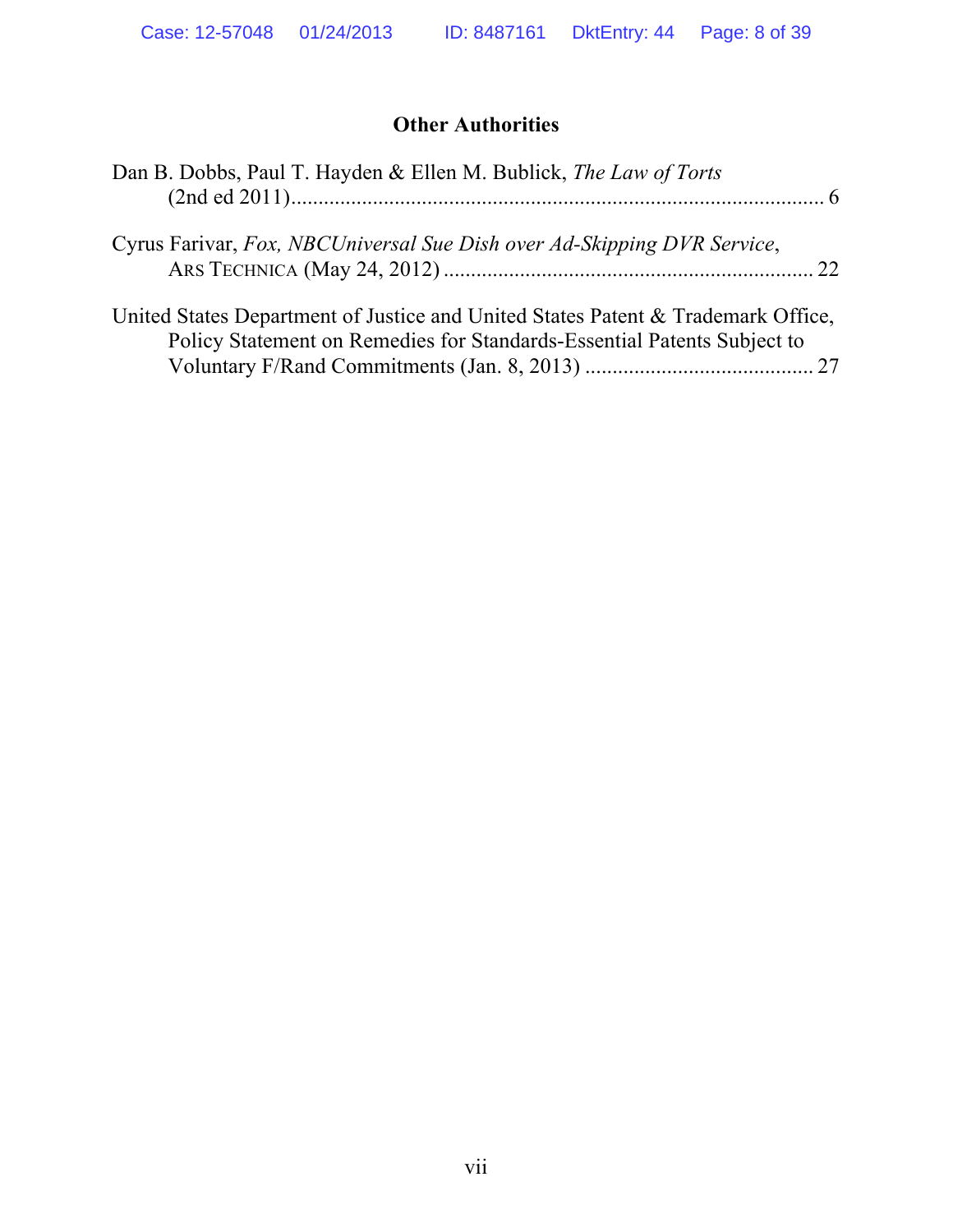#### **STATEMENT OF INTEREST**

This brief is filed pursuant to Federal Rule of Appellate Procedure 29(a) with the consent of all parties.

The Electronic Frontier Foundation ("EFF") is a member-supported, nonprofit public interest organization dedicated to protecting civil liberties and free expression in the digital world. Founded in 1990, EFF represents more than 21,000 contributing members. On behalf of its members, EFF promotes the sound development of copyright law as a balanced legal regime that fosters creativity and innovation while respecting individual rights and liberties. EFF's interest with respect to copyright law reaches beyond specific industry sectors and technologies to promote well-informed copyright jurisprudence. In this role, EFF has contributed its expertise to many cases applying copyright law to new technologies, as amicus curiae, as party counsel, and as court-appointed attorneys *ad litem*.

Public Knowledge ("PK") files this brief to protect the fair use rights of television users, and to argue for legal principles that allow new business models to succeed, and new technologies to reach the market. PK is a non-profit public interest  $501(c)(3)$  corporation, and its primary mission is to promote technological innovation, protect the legal rights of all users of copyrighted works, and ensure that emerging copyright and telecommunications policies serve the public interest.

1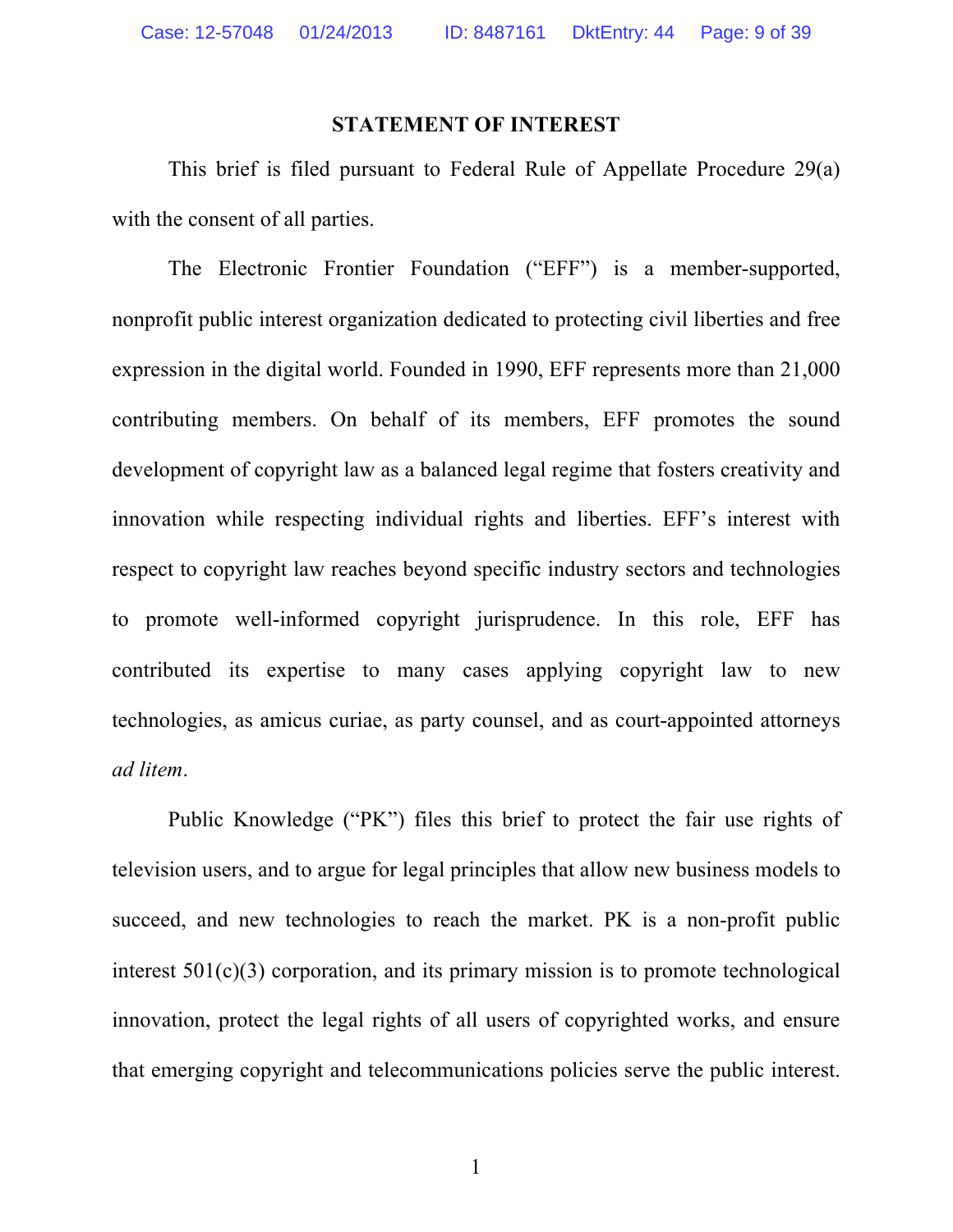Applying its years of expertise in these areas, PK frequently files amicus briefs at the district and appellate level in cases that raise novel issues at the intersection of media, copyright, and telecommunications law.

Organization for Transformative Works ("OTW") is a  $501(c)(3)$ organization that represents the interests of media fans and other noncommercial creators before the Copyright Office and has filed amicus briefs on significant issues of intellectual property law. The popular fanwork genre of noncommercial videos ("vids") uses clips from television shows or film, reworking them in a way that comments on or critiques the original. The Copyright Office has held that substantial numbers of vids constitute fair uses. But the creation of fan vids requires intermediate digital copying and processing in order to produce the transformative final product. OTW thus believes that intermediate copying performed to facilitate fair use constitutes fair use.

Pursuant to Federal Rule of Appellate Procedure 29(c)(5), no one, except for undersigned counsel, has authored the brief in whole or in part, or contributed money towards the preparation of this brief.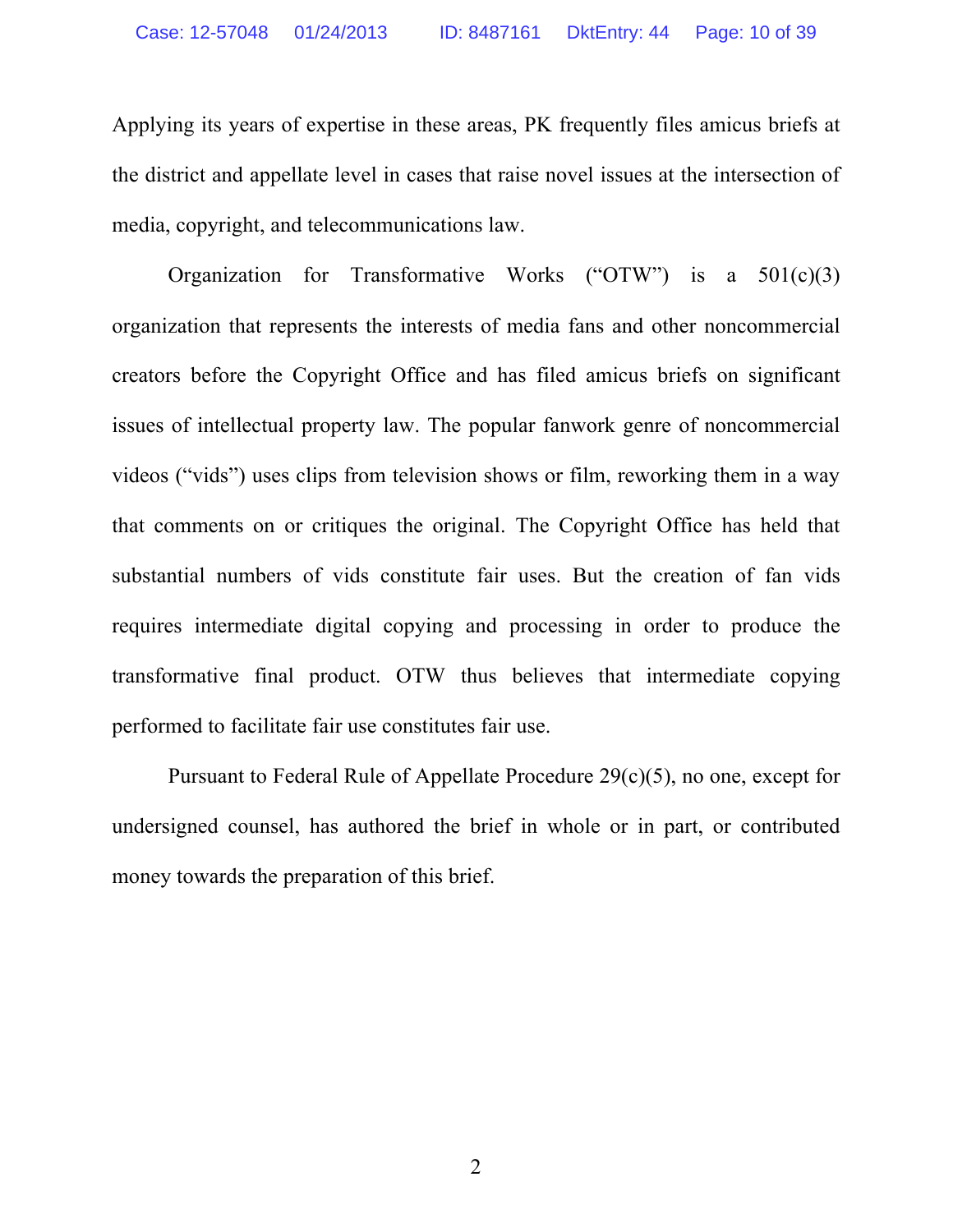#### **INTRODUCTION**

For consumers, having control over when, where, and how to watch TV shows broadcast on the public airwaves is valuable. The Hopper digital video recorder created by the Dish appellees creates value for their customers by enabling this control, including avoiding commercials, with more ease and intuitiveness than prior generations of video recorders. The fundamental question in this case is, to whom does the Copyright Act assign that value – to the customer, or to copyright holders like the Fox appellants?

Supreme Court precedent answers that question. TV watchers do not infringe when they record a program for later viewing, nor when they skip commercials while playing back the recording. And the makers of technology that empowers customers to control their TV-watching in these ways are not liable in their customers' place.

Hoping to avoid that clear precedent, and subsequent holdings that clarify that the liability analysis must attend to who, if anyone, performs the volitional act of copying, Fox advances a ranges of theories that, if adopted, would not only harm Dish and its customers, but undermine the fundamental copyright balance and, as a result, the public interest in innovation. Both the volitional conduct requirement and strong fair use protections help ensure that technology makers can develop and offer new tools and services without fear of crippling liability where,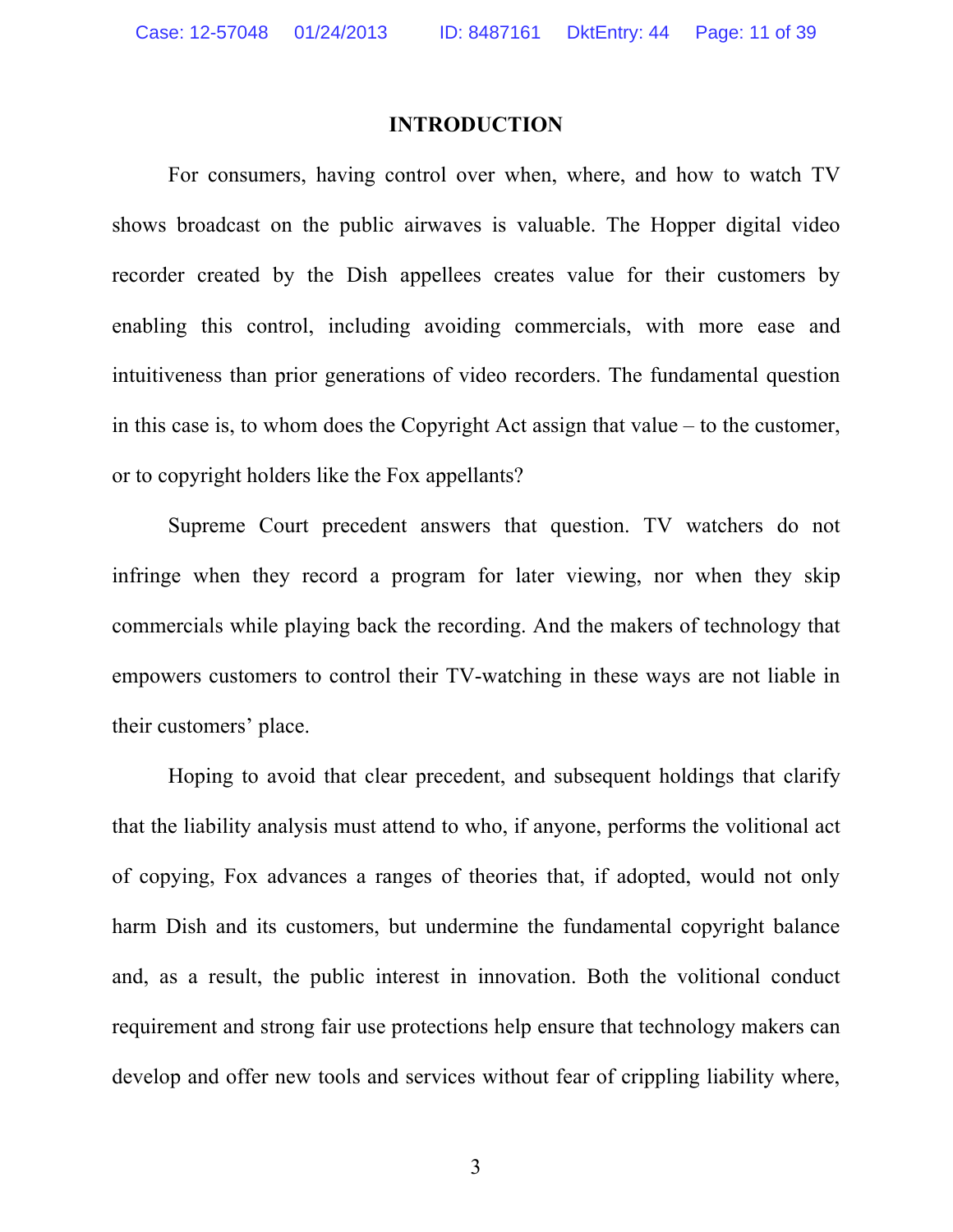as here, those tools and services are capable of substantial non-infringing uses and the provider does not perform the additional actions that might subject it to secondary liability.

Amici urge the Court to protect the public interest and affirm the majority the district court's conclusion. However, for the reasons set forth below, we also urge the Court to reject the district court's suggestion that Dish's intermediate copying may not be fair.

#### **I. THE DISTRICT COURT'S VOLITIONAL ACT ANALYSIS IS CORRECT AND COMPORTS WITH COPYRIGHT'S PURPOSES.**

The cases addressing copyright's volitional conduct requirement draw a pragmatic liability boundary between the activities of tool *makers* and those of tool *users*. That boundary is grounded in the words of the Copyright Act, clear case law, and traditional tort principles. It is also sound policy, consistent with copyright law's constitutional purpose: to promote the progress of science. It directs courts to evaluate the relationships between technology providers and users, and their respective activities, and decline to hold the former directly liable for the conduct of the latter in most circumstances. Any other approach would retard innovation, for toolmakers would be forced to police every use of their technologies – or not allow their use at all.

The decision below reflects the prevailing, commonsense rule. After careful analysis of the factual record, the court concluded that the TV viewer, not Dish,

4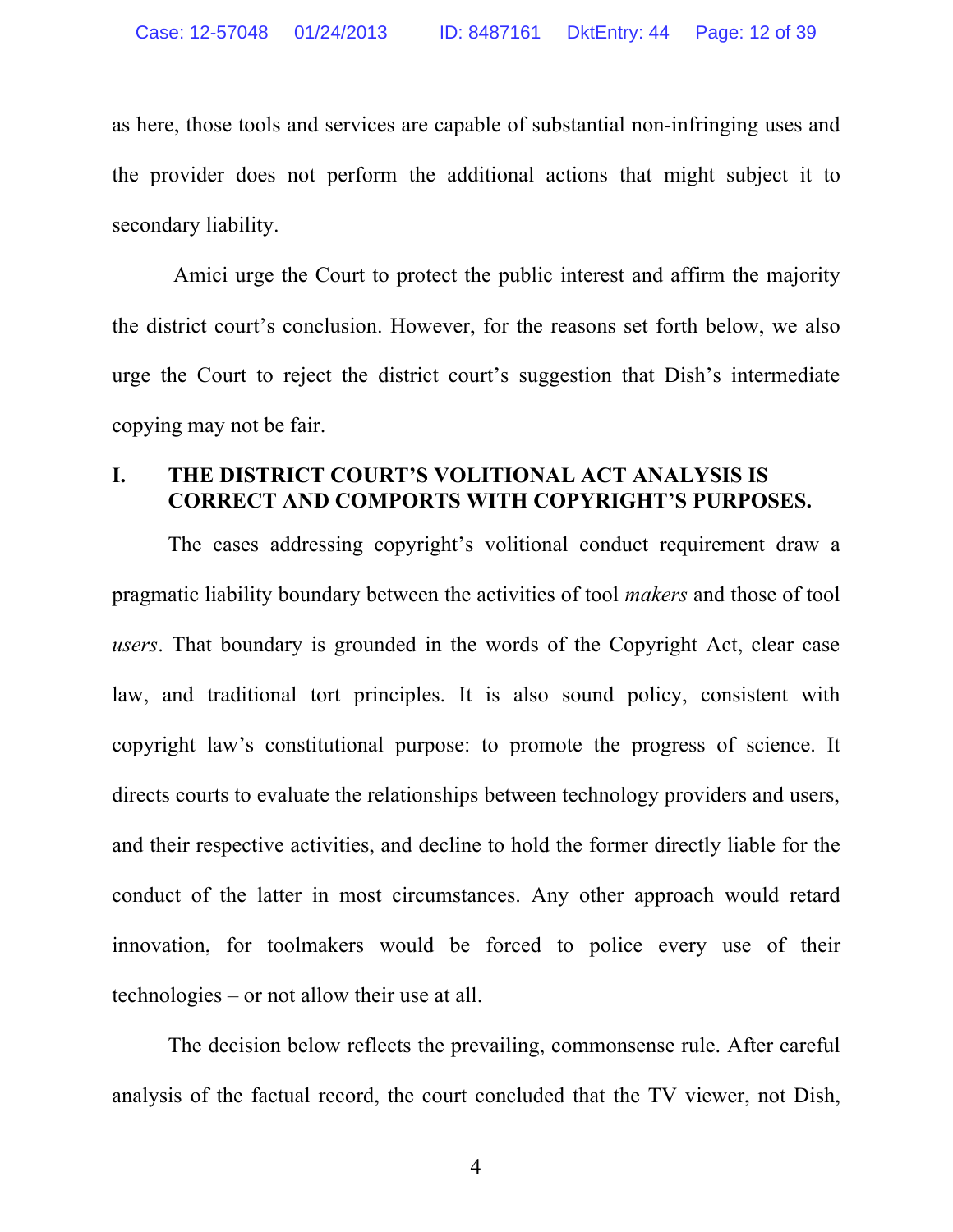makes the "PTAT copies," and that Dish's liability, if any, must be based on its knowing contribution to alleged infringement by individuals, subject to individuals' fair use defenses. In keeping with sound precedent and policy, Amici urge the Court to affirm the district court's correct application of the volitional conduct requirement.

### **A. The Volitional Conduct Requirement Is Grounded in Statutory and Common Law.**

Fox does its best to characterize the volitional act requirement as a "loophole." Br. of Plaintiffs-Appellants 24 ("Fox Br."). In fact, the requirement reflects the essence of copyright liability principles and the overarching thesis that should inform any liability analysis: who is the actor?

The Copyright Act expressly requires an affirmative act of copying as a prerequisite for direct infringement liability. The Act defines infringement as "the unauthorized exercise of one of the exclusive rights of the copyright holder delineated in section 106." 17 U.S.C. § 501. With regard to the reproduction right, infringement requires "'copying' of protectable expression by the defendant." *Religious Tech. Ctr. v. Netcom On-Line Commc'n. Svcs.*, *Inc.*, 907 F. Supp. 1361, 1366-67 (N.D. Ca. 1995) (quoting *Baxter v. MCA, Inc.*, 812 F.2d 421, 423 (9th Cir. 1987)). Thus, for example, in *Religious Tech. Ctr. v. Netcom On-Line Commc'n. Svcs.,* the court held that "installing and maintaining a system" that makes copies at the command of another does not amount to direct infringement absent a volitional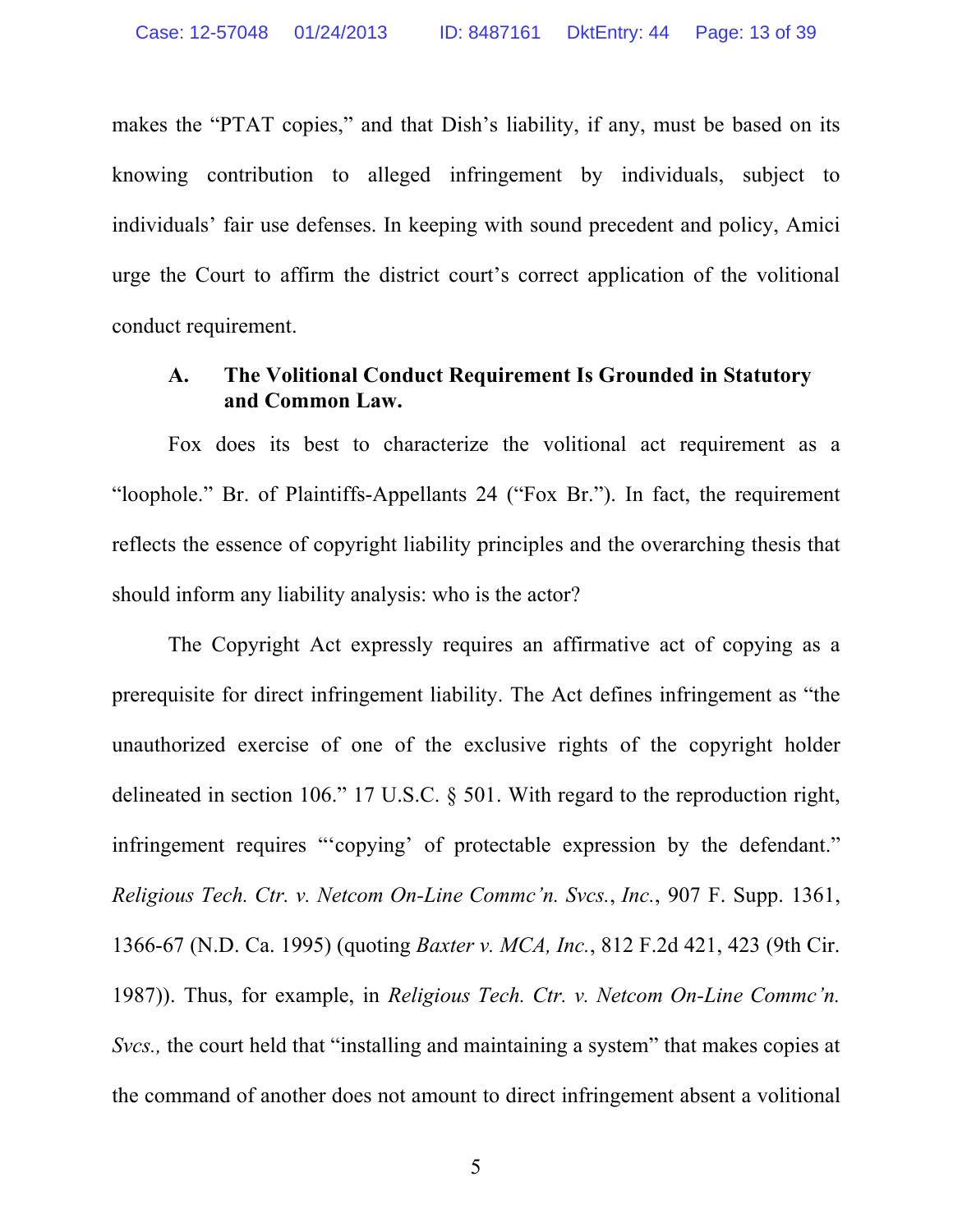act of copying. *Id.* at 1367; *see also CoStar Grp., Inc. v. LoopNet, Inc.*, 373 F.3d 544, 556 (4th Cir. 2004) (Internet service's "perfunctory gatekeeping process" does not create direct infringement liability).

The volitional act requirement for direct infringement derives in turn from well-established principles of legal causation. In nearly every area of law, including federal statutory law, the "so-called proximate cause issue is not about causation at all but about the appropriate scope of legal responsibility." Dan B. Dobbs, Paul T. Hayden & Ellen M. Bublick, *The Law of Torts* § 198 (2nd ed 2011) ("Dobbs"); *see also Martinez v. California*, 444 U.S. 277, 285 (1980) (in civil rights case, holding that officers whose actions were remote from the injury suffered could not be held liable); *Boim v. Quranic Literacy Inst. & Holy Land Found. for Relief and Dev.*, 291 F.3d 1000, 1010 (7th Cir. 2002) (in civil damages action under antiterrorism statute, tort principles limit the universe of directly liable parties); *Baylor v. United States*, 407 A.2d 664, 670 (D.C. 1979) (applying tort principles of legal causation in a homicide case). Liability limitations "reflect the ideas of justice as well as practicality. In particular, the rules of proximate cause or scope of liability attempt to limit liability to the reasons for imposing liability in the first place." Dobbs § 199.

While direct liability was not at issue in the case, the Supreme Court's analysis in *Sony Corporation of Am., Inc. v. Universal City Studios, Inc.*, 464 U.S.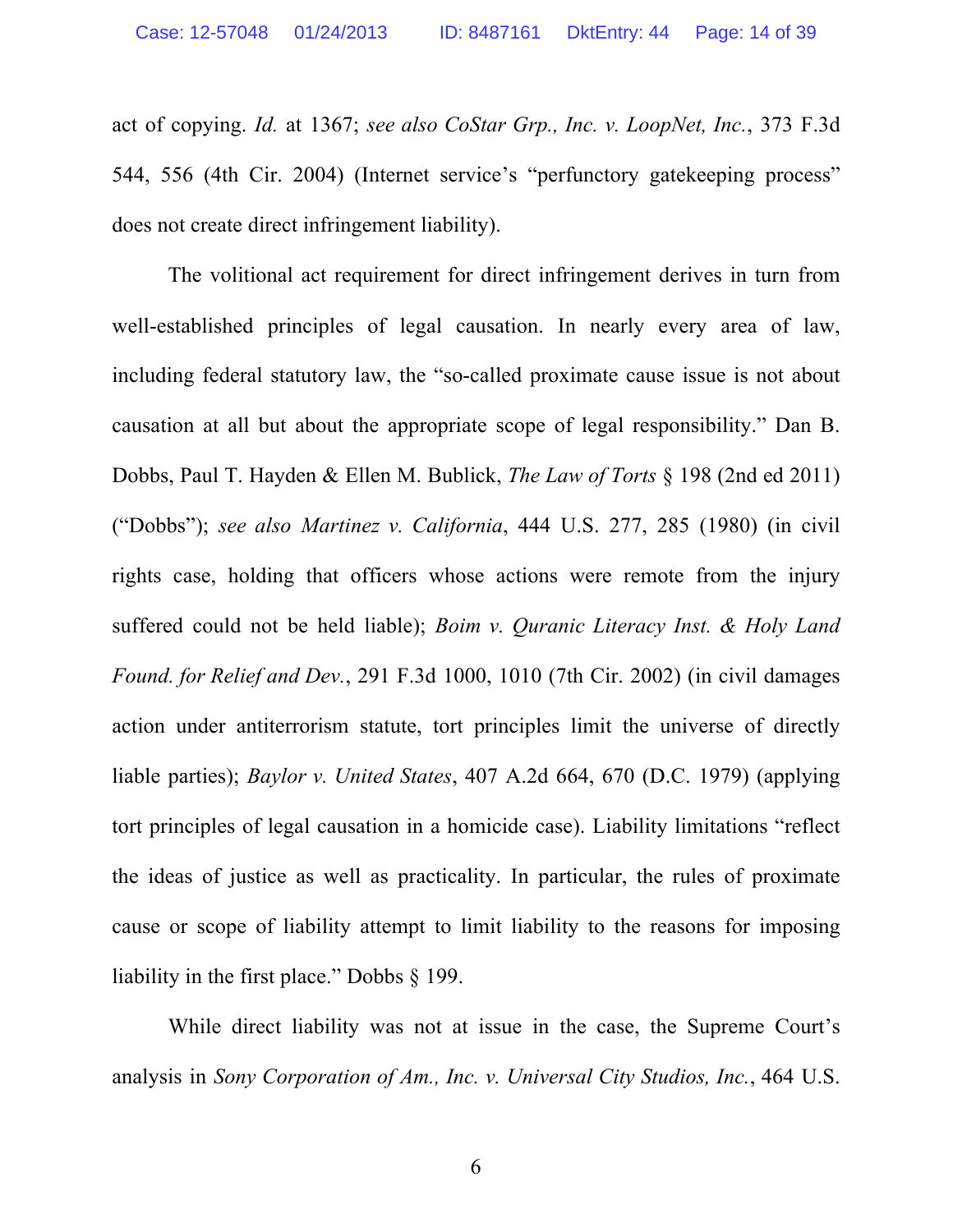417 (1984), reflects the same appreciation of the importance of identifying who, if anyone, is actually doing the allegedly infringing act. In that case, a copyright owner sought to hold a toolmaker liable because the tool it produced could be used to infringe. The Court rejected the claim because (as discussed in greater detail *infra* at II.A) the tool could also be used to engage in noninfringing fair uses. The Court compared the facts in *Sony* to those of *Kalem Co*. *v*. *Harper Brothers*, 222 U.S. 55 (1911), in which the defendant has personally sold an unauthorized copy of a film to distributor, and then advertised the unauthorized performance of that work. Thus, the Court stressed, the defendant in *Kalem* did not merely "provide the 'means' to accomplish an infringing activity . . . [he] supplied the work itself." *Sony*, 464 U.S. at 436. In other words, the defendant engaged in volitional conduct closely and directly tied to an infringing public performance. Sony, by contrast, had merely provided the means by which users could engage in both infringing and noninfringing activities.

Thus the Supreme Court, at least two courts of appeals, and the district court in this case have emphasized the importance of tying the liability analysis to the actor "whose conduct has been so significant and important a cause that [he or she] should be legally responsible." Order at 18, citing *Cartoon Network LP, LLLP v. CSC Holdings, Inc.*, 536 F.3d 121, 132 (2d Cir. 2008) (hereinafter *Cablevision*); *Sony*, 464 U.S. at 435 ("vicarious liability is imposed in virtually all areas of the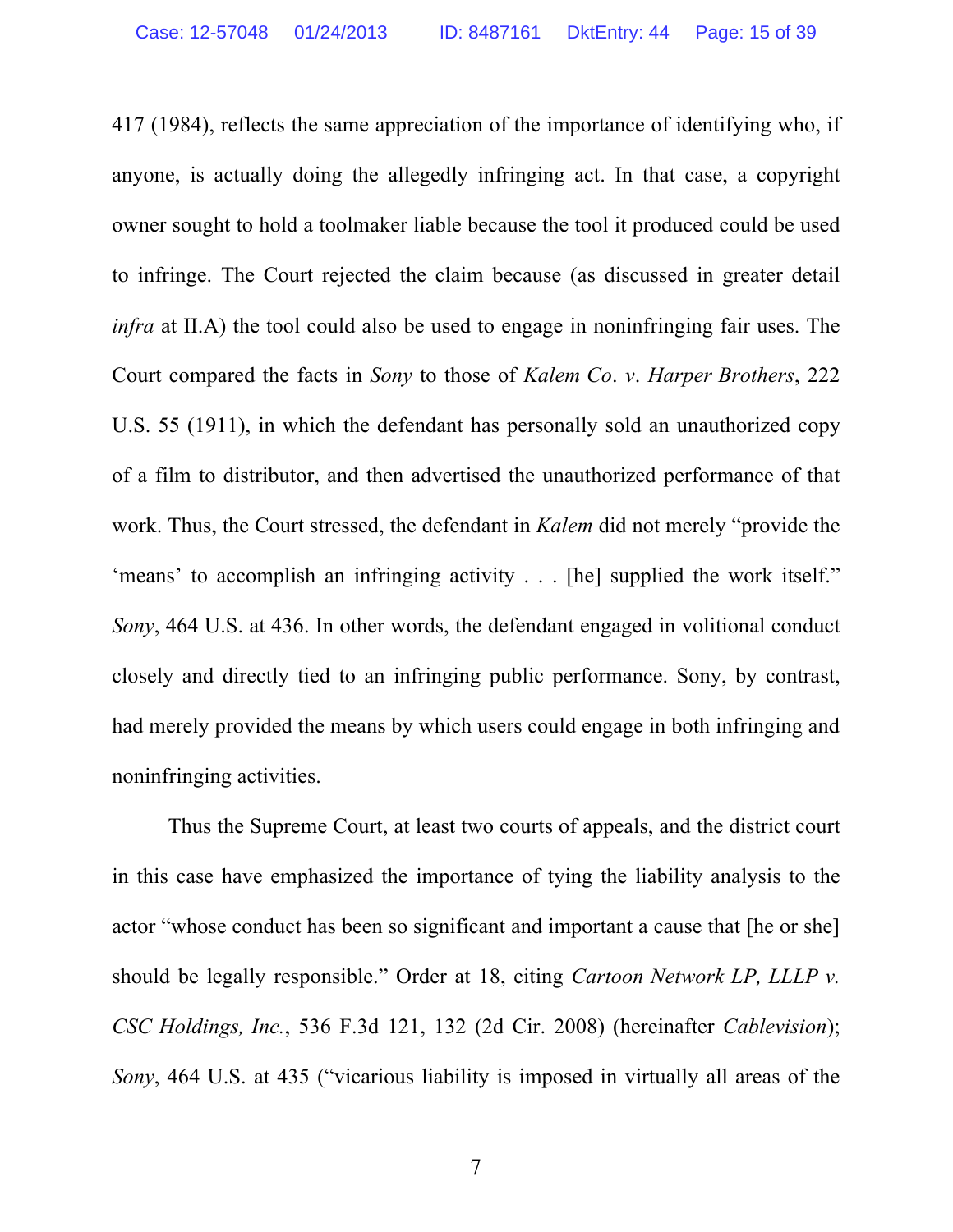law, and the concept of contributory infringement is merely a species of the broader problem of identifying the circumstances in which it is just to hold one individual accountable for the actions of another."); *Flava Works Inc. v. Gunter*, 689 F.3d 754, 760 (7th Cir. 2012) (addressing "remoteness of injury from an alleged infringement" of copyright as "a matter of general tort principles.").

Congress also has noted and approved the use of these judge-made limits on liability in copyright cases. Considering in the late 1990s how to adapt copyright law for the Internet age, the Senate Judiciary Committee acknowledged that the *Netcom* court "approached the issue" of intermediary liability using "contributory and vicarious liability doctrines." S. Rpt. 105-190 at 19 & n.20 (1998). The Committee expressly "decided to leave current law in its evolving state" rather than overrule the holding of *Netcom*. *Id.*; *see* 17 U.S.C. § 512(l) (preserving judgemade intermediary liability).

The Fox Appellants argue that the "most significant cause" standard does not apply to copyright law. Fox Br. 22. Fox is incorrect. This standard applies to nearly all tort-like statutory causes of action, and copyright is no exception.

## **B. The Volitional Conduct Requirement Promotes the Progress of Science.**

Another thread running through the cases applying copyright to new technology is the importance of minimizing copyright law's interference with commerce and innovation. This is grounded in copyright's constitutional purpose:

8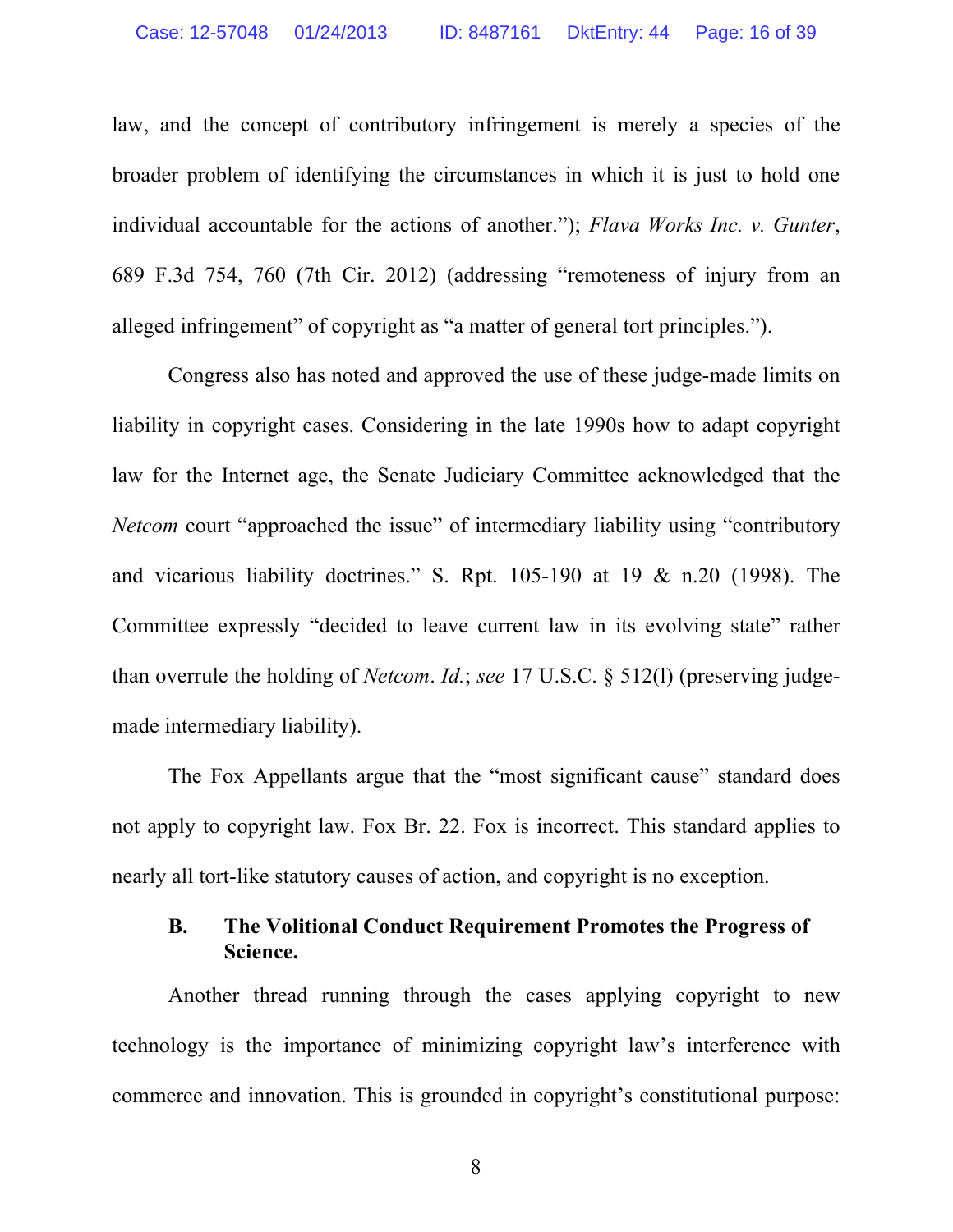to "Promote the Progress of Science and useful Arts" in parallel with patent law. U.S. Const. art. 1, § 8. The Supreme Court warned against granting copyright holders "control over an article of commerce that is not the subject of copyright protection." *Sony*, 464 U.S. at 421.

The volitional conduct standard serves this very purpose: by keeping the tool-user front and center, it helps ensure that tools are not adjudged illegal without considering the role of the user, and the defenses that might protect those her actions. Such attention is crucial if copyright is not to impede innovation. Many tasks were once performed on VCRs, personal computers, and other self-contained personal devices that were unquestionably under the user's control. This included recording and time-shifting of TV programs, and also word processing, video games, and many personal computing tasks. Today, these tasks are increasingly performed by a combination of personal devices and centralized equipment, acting together over a communications medium such as the Internet or a cable network. This has many advantages: it allows for constant improvement of the product in situ, including fixing security flaws or other dangerous conditions immediately. It saves energy, materials, and manufacturing costs by consolidating equipment at a central location.

However, as with any attempt to apply old law to new technology, this shift creates analytical complexity. Functions that were once handled by products in the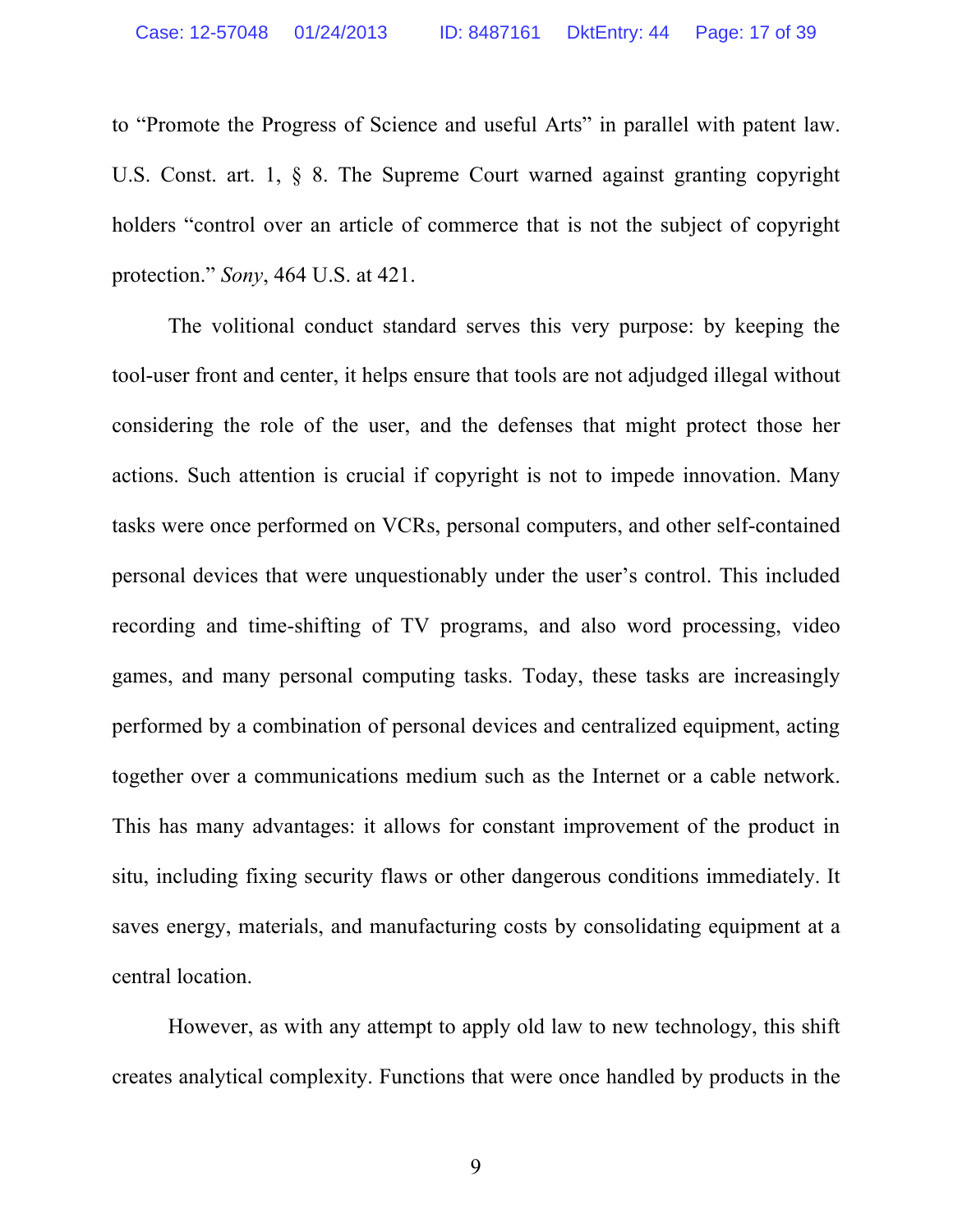home are now carried out, at least in part, on equipment that remains under the physical control of the toolmaker, or for which the toolmaker can modify the software remotely. The basic functions of a device and the parameters under which it operates can change over time; the toolmaker can add or remove features without having to sell a new product. The relationship between toolmaker and user has also become more complex; no longer a one-time transaction of buyer and seller but an ongoing, subscription-based relationship.

Nonetheless, at the end of the day the user still makes decisions about where and how to copy – she still engages in the volitional conduct that instigates copying. Technology remains a tool that serves the interests of its user. Just as a ladder extends a person's physical reach, a device that automates previously "manual" functions such as controlling the time, place, and format of a video playback is a tool by which a person extends her ability to act in the world. The volitional act requirement ensures that her actions, and interests, are not omitted from the liability equation. That, in turn, ensures that toolmakers, too, may consider those actions as they assess their potential liability in the event that the technology they offer is used for unauthorized as well as authorized purposes.

To be clear, deciding whether a technology provider should be judged under direct or secondary liability regimes does not in itself determine whether the provider is liable. Fox's argument that the volitional act requirement "creat[es] a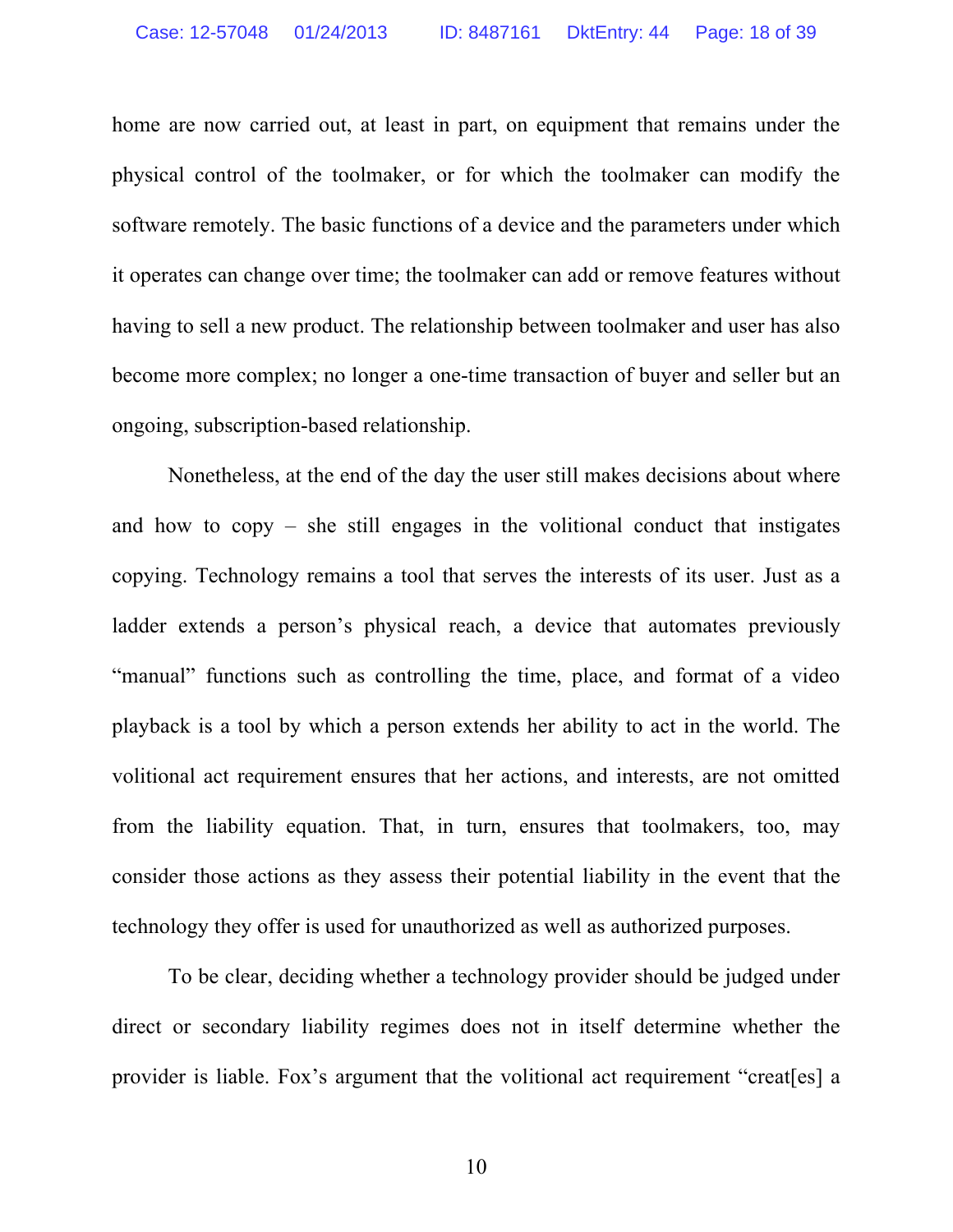loophole for infringers to exploit copyrighted works for profit" is thus incorrect. Fox Br. 24.<sup>1</sup> A technology provider who knowingly, materially contributes to customers' infringement can be found liable, but only after due consideration of whether customers are in fact infringing, and the nature and degree of the technology provider's contribution. These are the very issues that, per the Supreme Court's *Sony* decision, must be considered in cases concerning the copyright liability of a recording technology. Importing questions of a technology provider's "control over," "encouragement" of, and "participation" in customer infringement into the direct infringement regime, rather than considering them in the secondary liability context as the *Sony* court did, does not close a "loophole." *Id.* It simply attempts to paint the tool user out of the picture – and her valid fair use defenses as well.

## **C. The District Court Correctly Applied the Volitional Conduct Requirement in Finding that Dish Users Make the PTAT Copies.**

In their holdings on technology providers' lack of volitional conduct, the Second Circuit in *Cablevision*, and the district court in this case, applied the principles of legal causation that apply in nearly all areas of law. The rule applied by these courts is not, as Fox claims, that "button-pressing" determines the party directly liable for alleged infringement. Fox Br. 25-26. In fact, both the

 

<sup>1</sup> Fox's statement also assumes what Fox must prove, *i.e.*, that Dish and similarly situated technology providers and their customers are "infringers."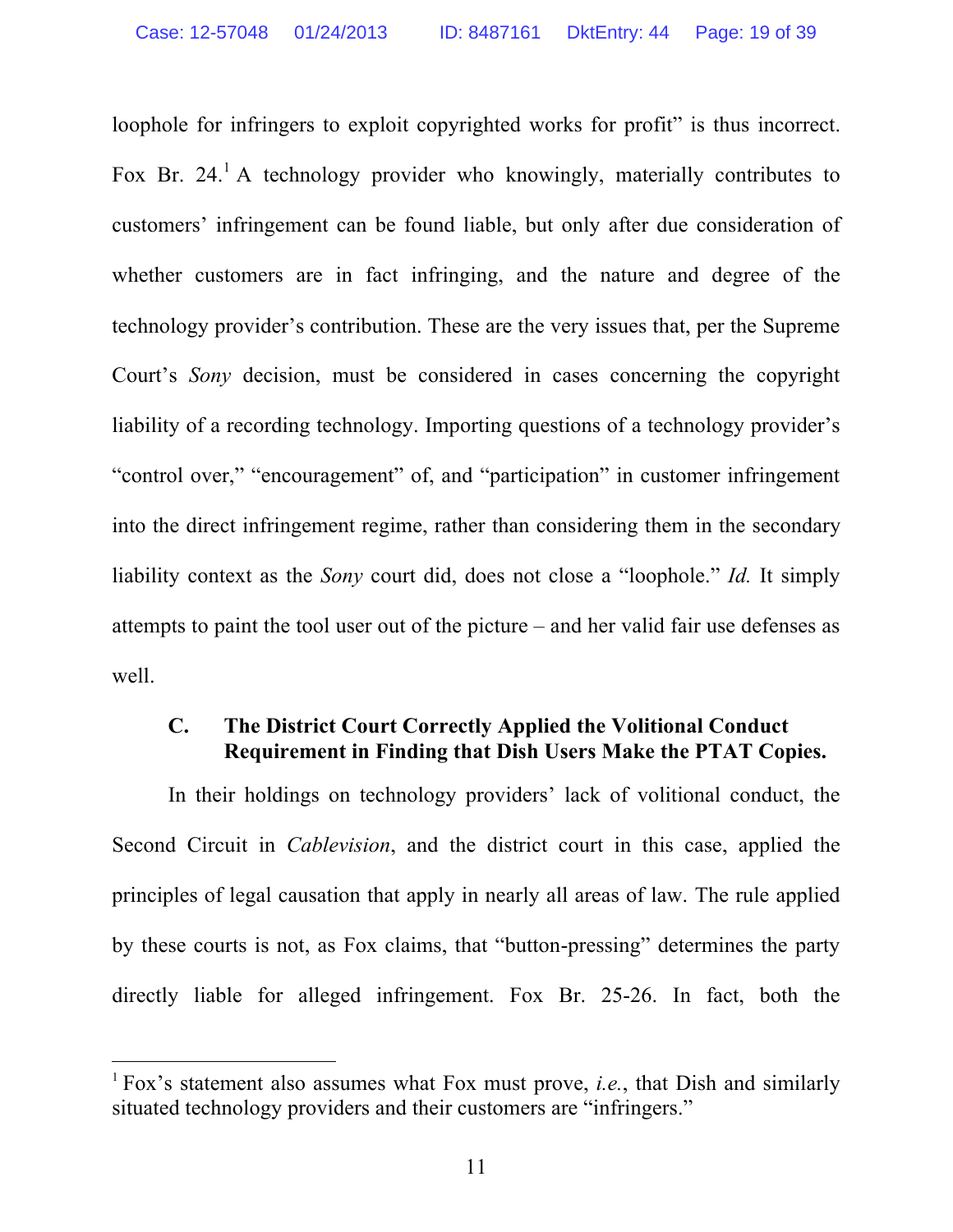*Cablevision* opinion and the district court's order in this case denied creating such a categorical rule. *Cablevision*, 536 F.3d at 133 ("We need not decide today whether one's contribution to the creation of an infringing copy may be so great that it warrants holding that party directly liable for the infringement, even though another party has actually made the copy."); Order 16-19 (analyzing Dish's "degree of discretion over the copying process").

Rather, the most important factor in both decisions is the distinction between *doing the copying* and *establishing the parameters under which the device makes copies*. The Second Circuit held that having "control over what programs are made available on individual channels or when those programs will air" is categorically different from offering customers the ability to record channels as they are broadcast or cablecast. *Cablevision*, 536 F.3d at 132. Likewise, the district court in this case found that Dish "defines some of the parameters of copying for timeshifting purposes" – the beginning and end times of the prime-time programming block, the channels that can be recorded, and the length of time that copies are saved. Order 16-19. The court held that setting these parameters of copying is distinct from "doing" the copying.

This is a sound distinction, because every maker of a recording device or service sets parameters inherent in the design of the device or service. The videocassette recorder at issue in *Sony* could record only from the set of channels

12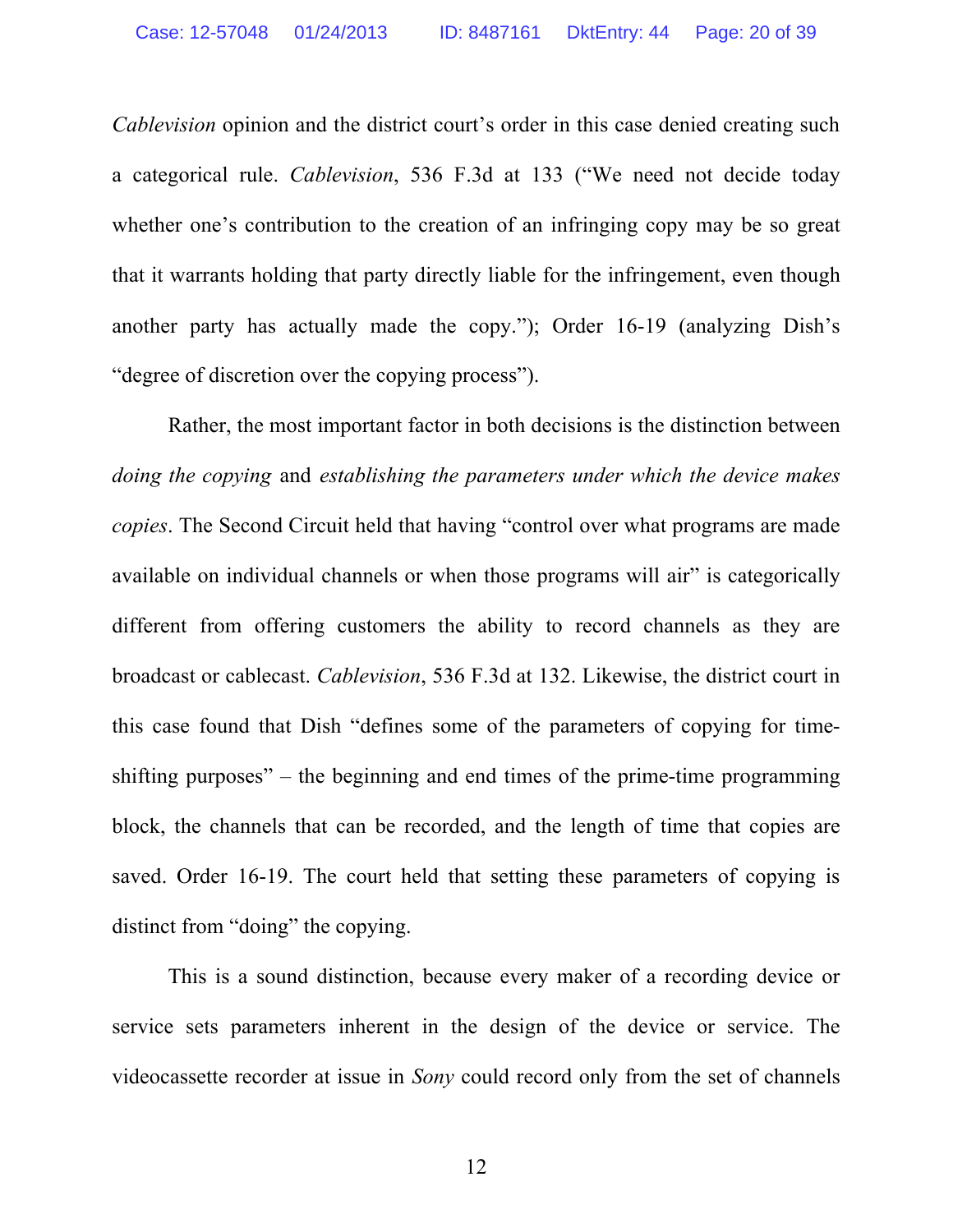that its tuner could resolve, and only within the maximum time allowed by its videotape format. These parameters are the equivalent of those set by Cablevision and Dish, such as limiting the number of days that PTAT recordings are saved. In each case, the broadcast and cable networks (the plaintiffs) decide what programs will air, and when. The recording device simply gives the viewer more control over when and how to make personal use of those programs.

The district court's finding that Dish does not make the PTAT copies was faithful to both Supreme Court precedent and the fundamental purposes of copyright.

#### **II. FOX IS NOT ENTITLED TO A PRELIMINARY INJUNCTION.**

Fox is not entitled to a preliminary injunction because it has not shown (1) that either time-shifting or Dish's intermediate copying are infringing; or (2) irreparable harm.

### **A. The Hopper Allows Viewers to Time-Shift Programming, a Fair Use.**

Time-shifting is a fair use, and the district court correctly found that when Fox's viewers use their Hopper devices to time-shift programming, they do not infringe. *Sony*, 417 U.S. at 448-456. Fox's attempt to avoid clear Supreme Court precedent by insisting that the Hopper's time-shifting is not "real" time-shifting, but some new thing called "PTAT copying," fails. Fox Br. 12-14. While the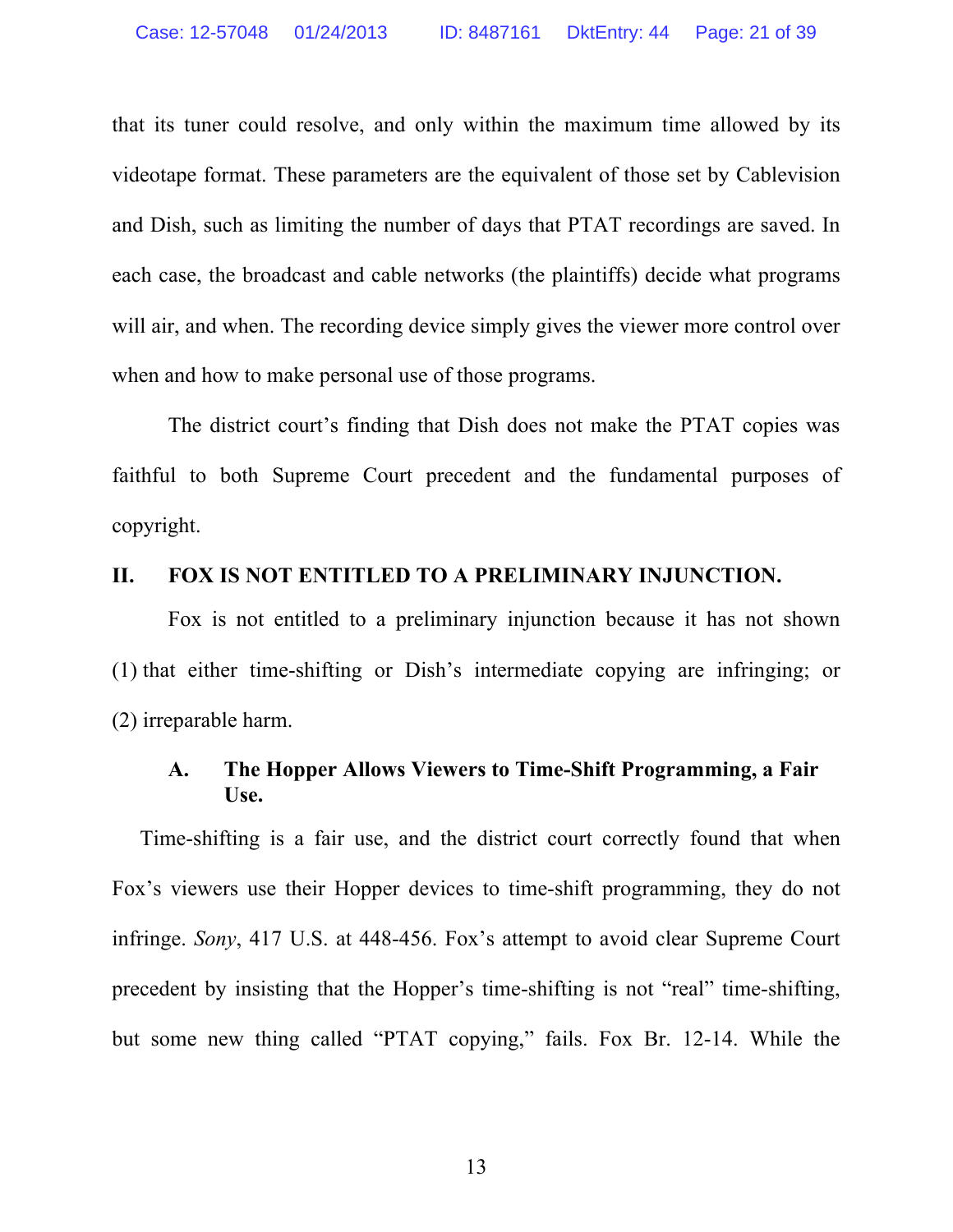Hopper is certainly more advanced than VCRs of the late 1970s, and more convenient to use, it is not legally distinguishable from those technologies.

Contrary to Fox's allegation, the district court did not "fail[] to conduct a fair use analysis," Fox Br. 43, with respect to Hopper users. In fact, the court reviewed the record and saw no evidence to distinguish the Hopper from other time-shifting, a classic fair use under *Sony.* The court did not commit reversible error by failing to walk through *Sony*'s analysis. Simply by demonstrating that the Hopper is used for time-shifting, Dish met any burden it might have.<sup>2</sup>

## **1. Fox's Viewers Do Not Infringe Copyright when They Skip Commercials, Which Means that Dish Cannot Be Secondarily Liable.**

For Dish to be liable as a secondary infringer, there must first be a direct infringer. *Perfect 10, Inc., v. Amazon.com, Inc*., 508 F.3d 1146, 1169 (9th Cir. 2007); *A&M Records v. Napster, Inc.*, 239 F.3d 1004, 1013 n.2 (9th Cir. 2001). But the only direct copying at issue with respect to the "PTAT copies" is recording programming in the privacy of one's home for time-shifting (regardless of whether one skips commercials). That copying is a noninfringing fair use.

 <sup>2</sup> As a matter of procedure, fair use is structured like an affirmative defense. *See Campbell v. Acuff-Rose Music*, Inc., 510 U.S. 569, 590 (1994). This means that the defendant must prove her fair use case. However, fair use is not an "excuse," or some kind of allowable infringement. Rather, Congress was clear that a fair use "is not an infringement of copyright." 17 U.S.C. § 107. This does not constitute a diminishment of copyright's exclusive rights, because such rights are "[s]ubject to sections 107 through 122" in the first place. 17 U.S.C. § 106.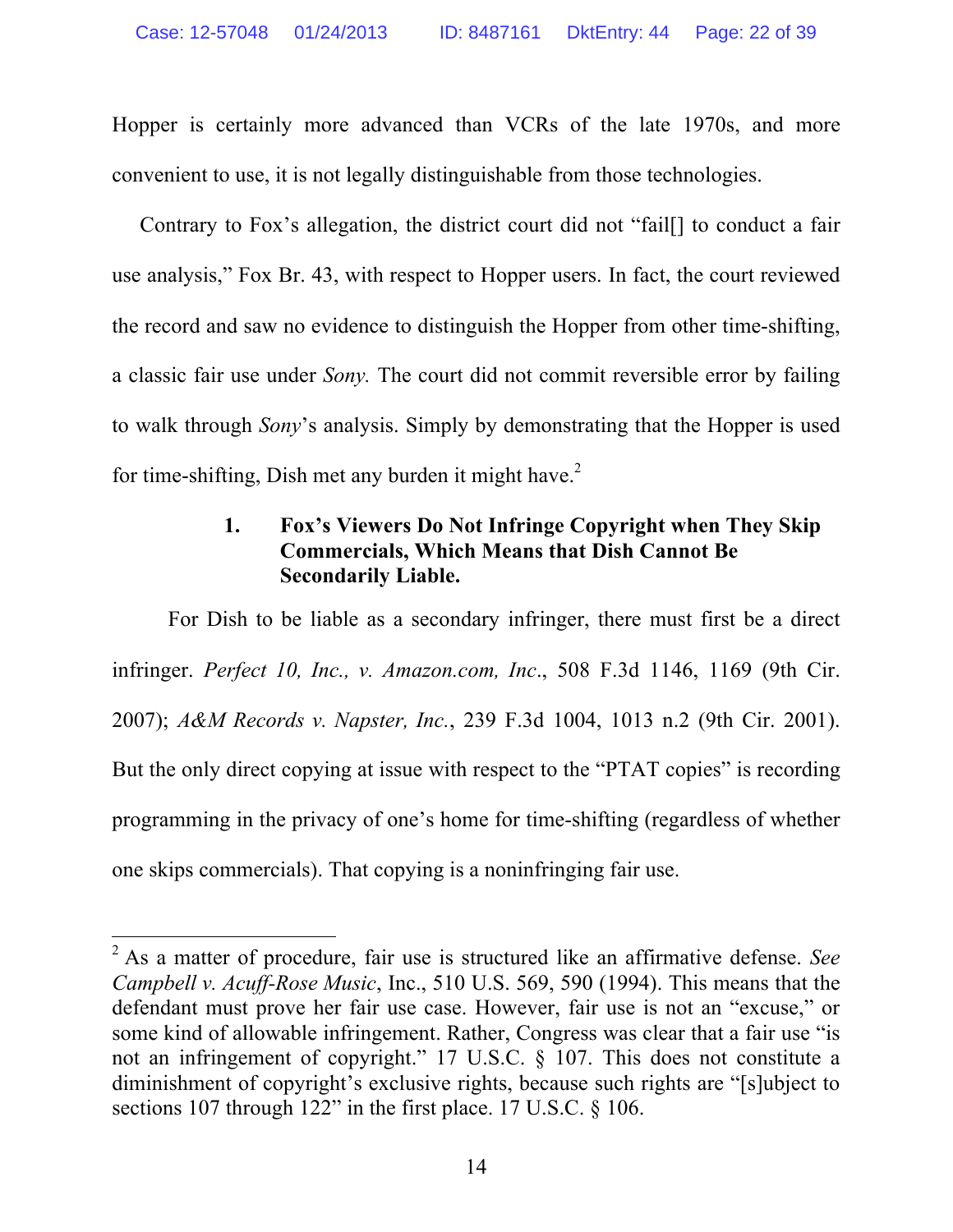#### *a. The Character of the Use is Private and Noncommercial.*

The character of the use here, per 17 U.S.C.  $\S$  107(1), is the same as it was in *Sony*: "private, noncommercial time-shifting in the home." *Sony*, 464 U.S. at 442. Since then, courts have consistently held that a use of copyrighted material that implicates a Section 106 right "for private home enjoyment must be characterized as a non-commercial, nonprofit activity," *Lewis Galoob Toys, Inc. v. Nintendo of Am., Inc.*, 964 F.2d 965, 970 (9th Cir. 1992), and have described similar uses, such as space-shifting, as "paradigmatic noncommercial personal use[s]." *Recording Indus. Ass'n of Am. v. Diamond Multimedia Sys. Inc.*, 180 F.3d 1072, 1079 (9th Cir. 1999). Thus, this factor weighs heavily in favor of viewers (and, therefore, Dish).

#### *b. Broadcast Works Are Public in Nature.*

The second fair use factor likewise favors viewers because the works in question are made widely available, and they are broadcast over the air for the public to watch free of charge. "[T]ime-shifting merely enables a viewer to see such a work which he had been invited to witness in its entirety free of charge." *Sony*, 464 U.S. at 449. When works are broadly disseminated to the public, users' fair use rights are stronger. *Cf. Harper & Row Publishers, Inc. v. Nation Enters*., 471 U.S. 539, 564 (1985) (finding that fair use rights are stronger for published works than for unpublished).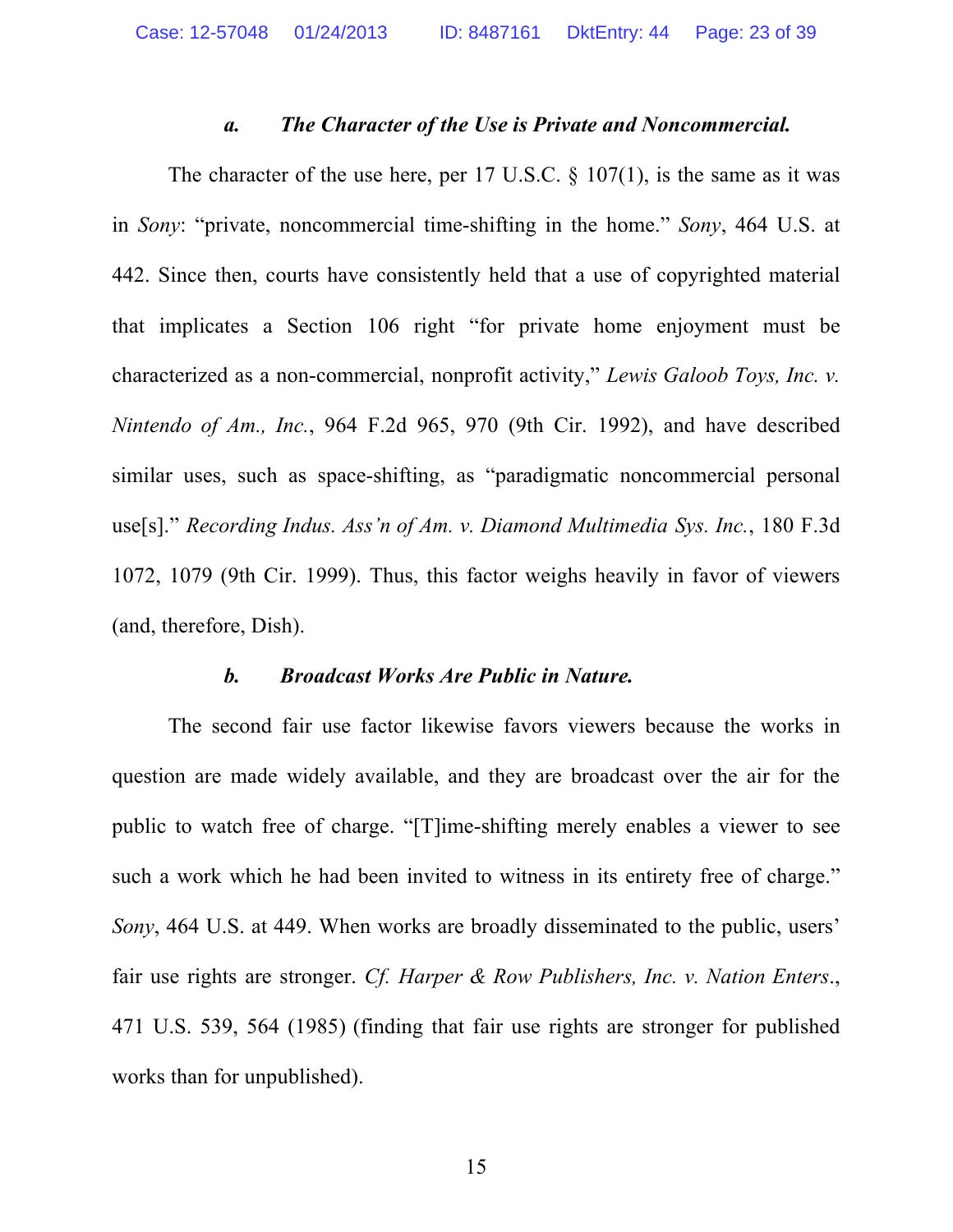Because Fox, like all broadcasters, is "granted the free and exclusive use of a limited and valuable part of the public domain," *Office of Commc'n of United Church of Christ v. FCC*, 359 F.2d 994, 1003 (D.C. Cir. 1966), when Fox "accepts that franchise [it] is burdened by enforceable public obligations." *Id.* As the Supreme Court has found, "to the extent time-shifting expands public access to freely broadcast television programs, it yields societal benefits." *Sony*, 464 U.S. at 454. This use, said the Court, "is consistent with the First Amendment policy of providing the fullest possible access to information through the public airwaves." *Sony*, 464 U.S. at 425 (quoting *Universal City Studios, Inc. v. Sony Corp. of Am.*, 480 F. Supp. 429, 454 (C.D. Cal 1979)). Because Fox is charged with promoting the public interest, which time-shifting also promotes, this prong of the fair use analysis favors its viewers.

#### *c. Time-Shifting Requires the Whole Work to Be Copied.*

To time-shift, viewers record programs in their entirety. The Supreme Court recognizes that "the extent of permissible copying varies with the purpose and character of the use," *Campbell v. Acuff-Rose Music, Inc.*, 510 U.S. 569, 586-87 (1994). Here, as in *Sony*, the reproduction of an entire work "does not have its ordinary effect of militating against a finding of fair use," *Sony*, 464 U.S. at 449-50, because time-shifting is a noncommercial use of broadcast programming that is made freely available.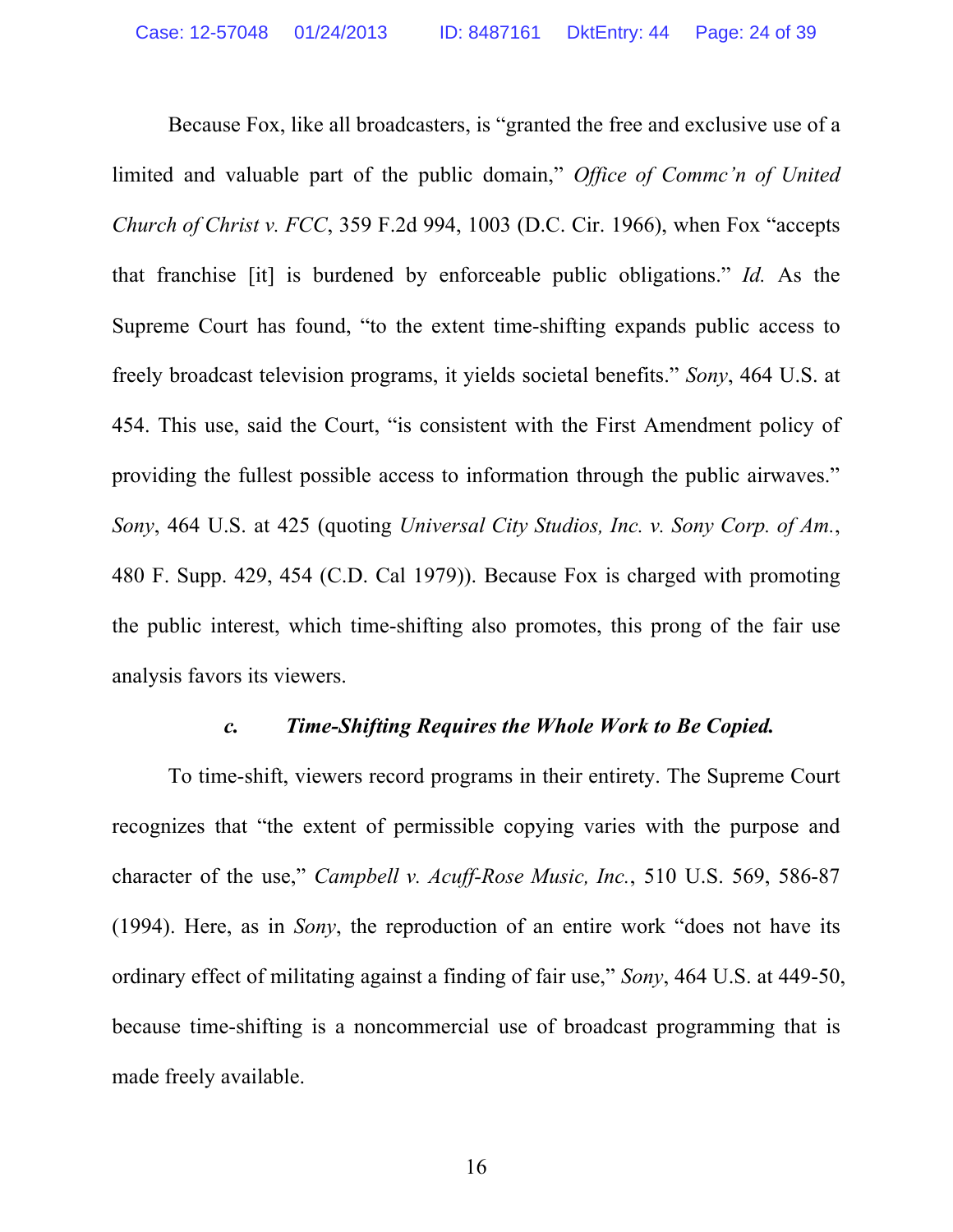Put another way, the third fair use factor considers whether a person copies more of a work than is necessary for her purpose. *Harper & Row*, 471 U.S. at 564- 65. Because the fair use of time-shifting requires making copies of the work as a whole, this factor does not favor Fox.

#### *d. There Is No Effect on Any Likely Markets.*

Fox makes much of the language in *Sony* that suggests that if a particular use "should become widespread" and "adversely affect the potential market for the copyrighted work," it might not be fair, based on § 107(4). Fox Br. 49 (citing *Sony*, 464 U.S. at 451). But the Court in *Sony* was well aware that some users might use time-shifting to bypass commercials. *Sony*, 464 U.S. at 423 ("The pause button . . . enabl[es] a viewer to omit a commercial advertisement from the recording . . .. The fast-forward control enables the viewer of a previously recorded program to run the tape rapidly when a segment he or she does not desire to see is being played back on the television screen."). The Court found time-shifting fair nonetheless. A fair use is fair regardless of whether it becomes widespread, and Fox's attempt to get rid of fair use when it becomes too convenient must fail.

Fox, like the plaintiffs in *Sony*, cannot show that time-shifting, even with commercial-skipping, causes cognizable harm. Since home recording is a noncommercial activity, Fox must show through "a preponderance of the evidence that *some* meaningful likelihood of future harm exists" because of its viewers'

17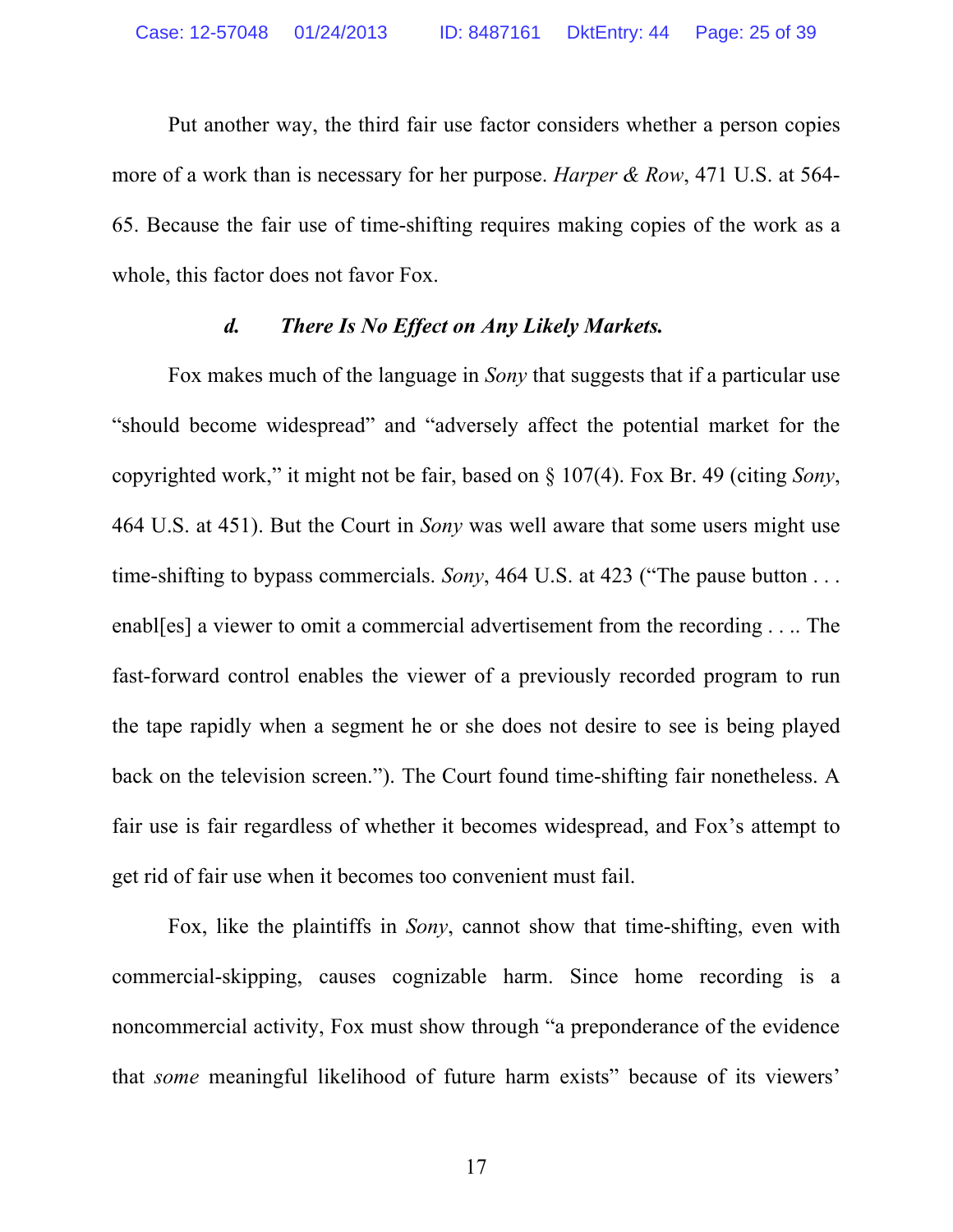actions. *Sony*, 464 U.S. at 451 (emphasis in original). But the evidence Dish presents refutes the broadcasters' case, showing that time-shifting in fact benefits copyright holders. In any case, a traditional video-on-demand service and timeshifting are not the same thing: time-shifting allows users to watch recently-aired shows that they might not have been able to watch live. Video-on-demand services, by contrast, offer access to a comprehensive back catalog of movies, entire runs of television series, and more. By creating a false equivalence between video-ondemand and time-shifting, Fox is attempting to show harm where there is none.

Even if Fox does plan to offer some new service that emulates time-shifting, it cannot show harm to a "traditional, reasonable, or likely to be developed" market for over-the-air broadcast programming. *Am. Geophysical Union v. Texaco, Inc.,*  60 F.3d 913, 930 (2d Cir. 1994). A copyright holder may not postulate harm to a hypothetical market where it sells to consumers the right to do things they now enjoy for free, such as the right to record programming. As the Second Circuit observed in *Texaco*,

[A] copyright holder can *always* assert some degree of adverse affect on its potential licensing revenues as a consequence of the secondary use at issue simply because the copyright holder has not been paid a fee to permit that particular use. . . . Thus, were a court automatically to conclude in every case that potential licensing revenues were impermissibly impaired simply because the secondary user did not pay a fee for the right to engage in the use, the fourth fair use factor would always favor the copyright holder.

60 F.3d 913, 929 n.17 (citations omitted) (emphasis in original).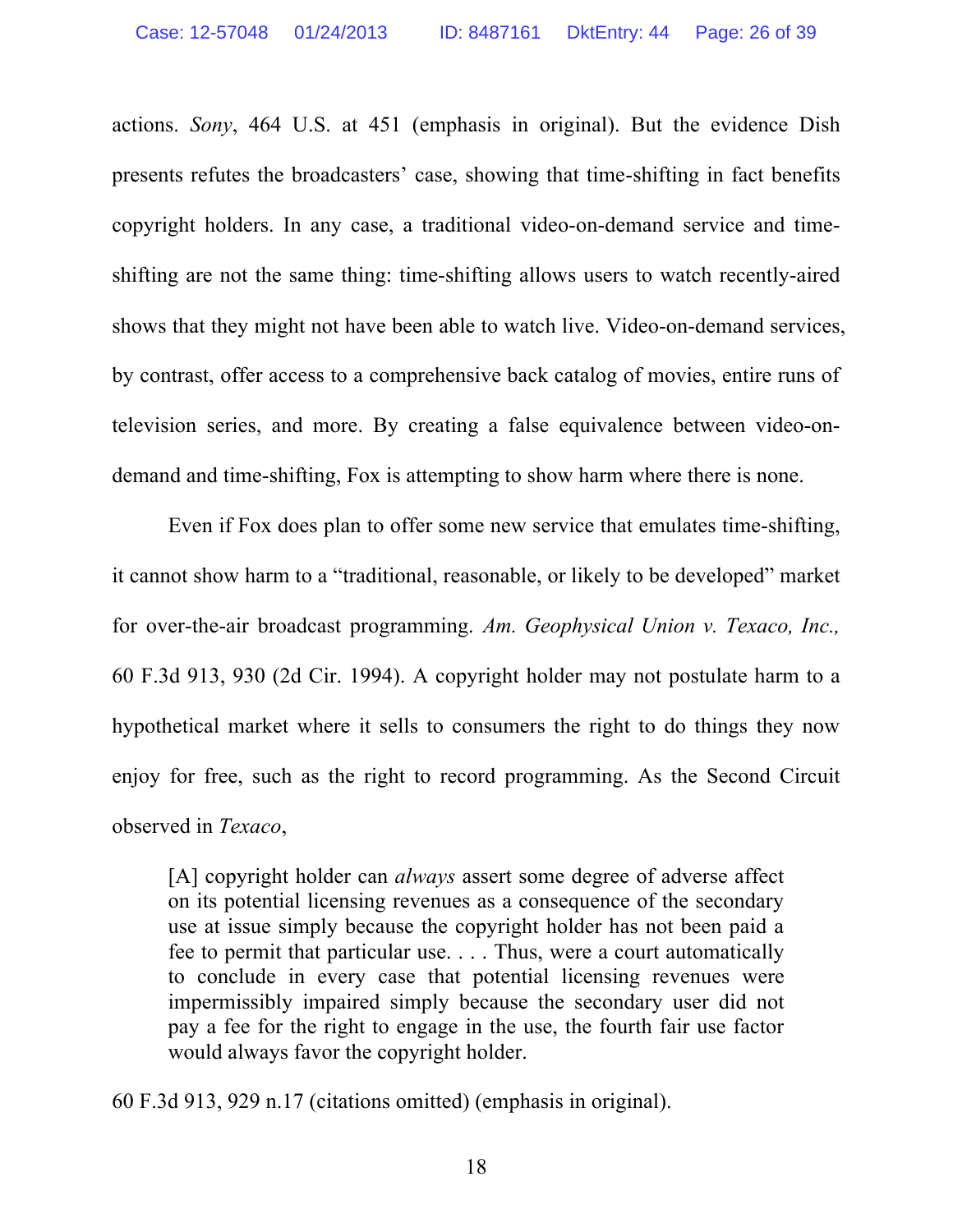As the Southern District Court of New York observed recently, "[a] copyright holder cannot preempt a transformative market."3 *Authors Guild, Inc. v. HathiTrust,* 2012 U.S. Dist. LEXIS 146169, at \*55 (S.D.N.Y. Oct. 10, 2012) (citing *Bill Graham Archives v. Dorling Kindersley Ltd*., 448 F.3d 605, 614-15 (2d Cir. 2006)). In that case, even though HathiTrust made complete copies of copyrighted literary works for the purpose of enabling full-text searching and disabled access, the Court found that its uses were transformative, did "not significantly impact a market," and were not unlawful. *Id.* at \*55-58. Because of this, the Court disregarded claims by plaintiffs that HathiTrust's uses might "undermin[e] existing and emerging licensing opportunities." *Id.* at \*55.

Similarly, in *Sarl Louis Feraud Int'l v. Viewfinder, Inc.*, 627 F. Supp. 2d 123, 136 (S.D.N.Y. 2008), plaintiff fashion designers alleged that press photographers interfered with a yet-undeveloped market for photographs from the designers themselves. But this Court found that fashion designers "have never operated as suppliers for such a market." *Id*. As in *Viewfinder*, while "[o]ne could imagine an

<sup>&</sup>lt;sup>3</sup> Whether harm comes to a traditional or a hypothetical market is a fourth factor consideration, even though discussion of this point sometimes involves discussion of the first-factor consideration of whether a use is transformative. It is not necessary that a use is transformative to find that it belongs to a transformative market. In this case, time-shifting is a transformative use because it enables ways of viewing a program that are wholly different than watching it live over-the-air. Even if this Court finds that it is not a transformative use, time-shifting is part of a transformative market because broadcasters do not traditionally sell viewers the right to record programming and watch it at other times.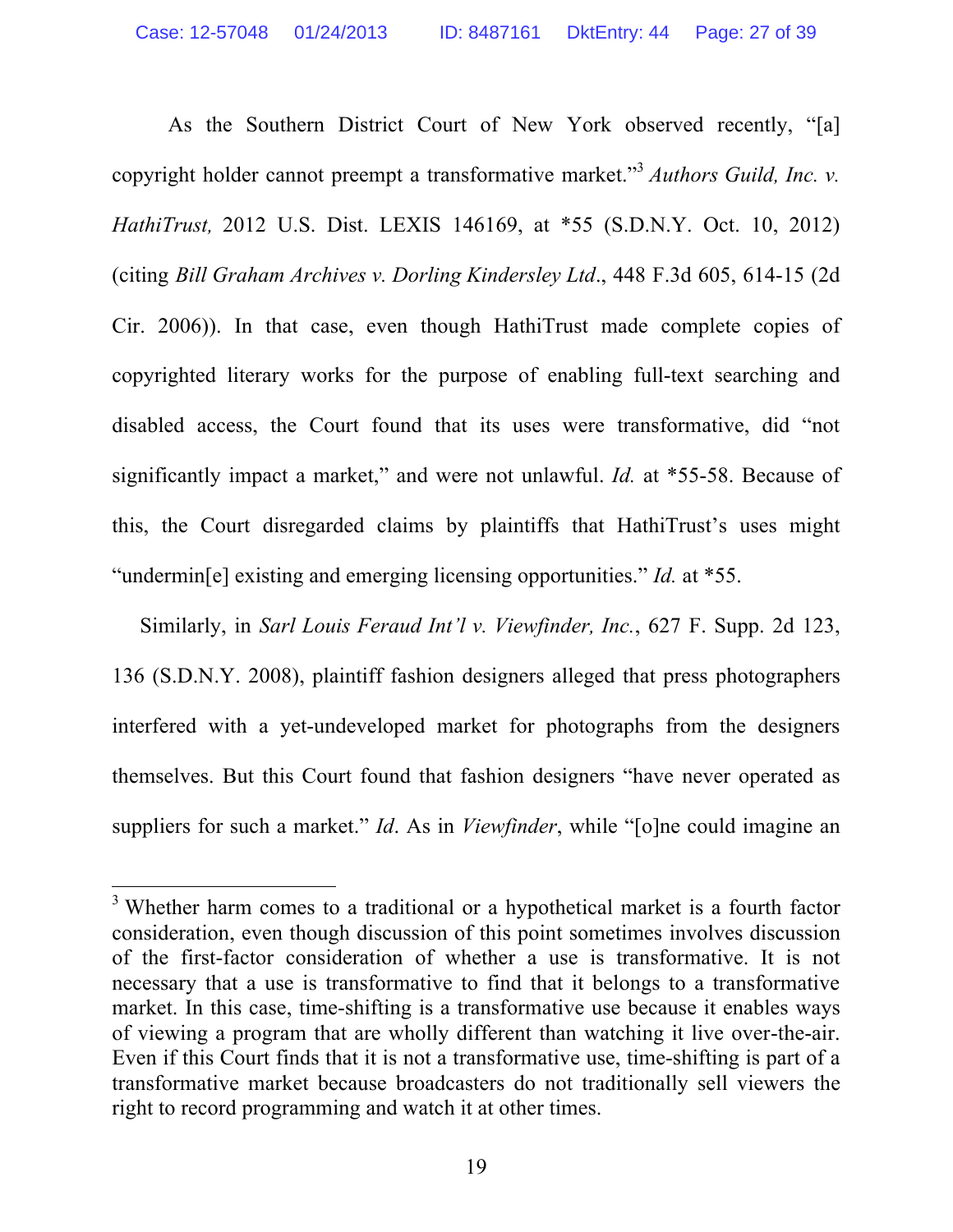alternate reality" where viewers were eager to pay new fees to Fox for the right to time-shift programming, simply postulating a "far-fetched" new market is not enough to show harm under the fourth factor of a fair use analysis. *Id.*

Because Fox's viewers are not liable for direct copyright infringement, Dish cannot be secondarily liable. That is the right result not just for Dish but for the public. Fox's argument that time-shifting and watching a program commercial-free constitutes infringement cannot be limited to the Hopper. Rather, under Fox's theory, millions of Americans, whether they subscribe to Comcast or Time Warner Cable, Dish or DirecTV, or whether they simply watch TV broadcast over the air, commit copyright infringement each and every time they time-shift programming and skip commercials by fast-forwarding. But "[o]ne may search the Copyright Act in vain for any sign that the elected representatives of the millions of people who watch television every day have made it unlawful to copy a program for later viewing at home . . . ." *Sony*, 464 U.S. at 456.

## **2. The Hopper's Time-Shifting Does Not Allow Users to Create "Libraries."**

Hoping to avoid the clear precedent of *Sony*, Fox misleadingly describes the Hopper as creating a "library" of programming and insists that this advanced functionality "goes far beyond" what VCRs were capable of when *Sony* was decided. Fox Br. 44. But the Hopper does not, as Fox contends, create a "library" of shows. It creates temporary copies of programming, not a permanent library.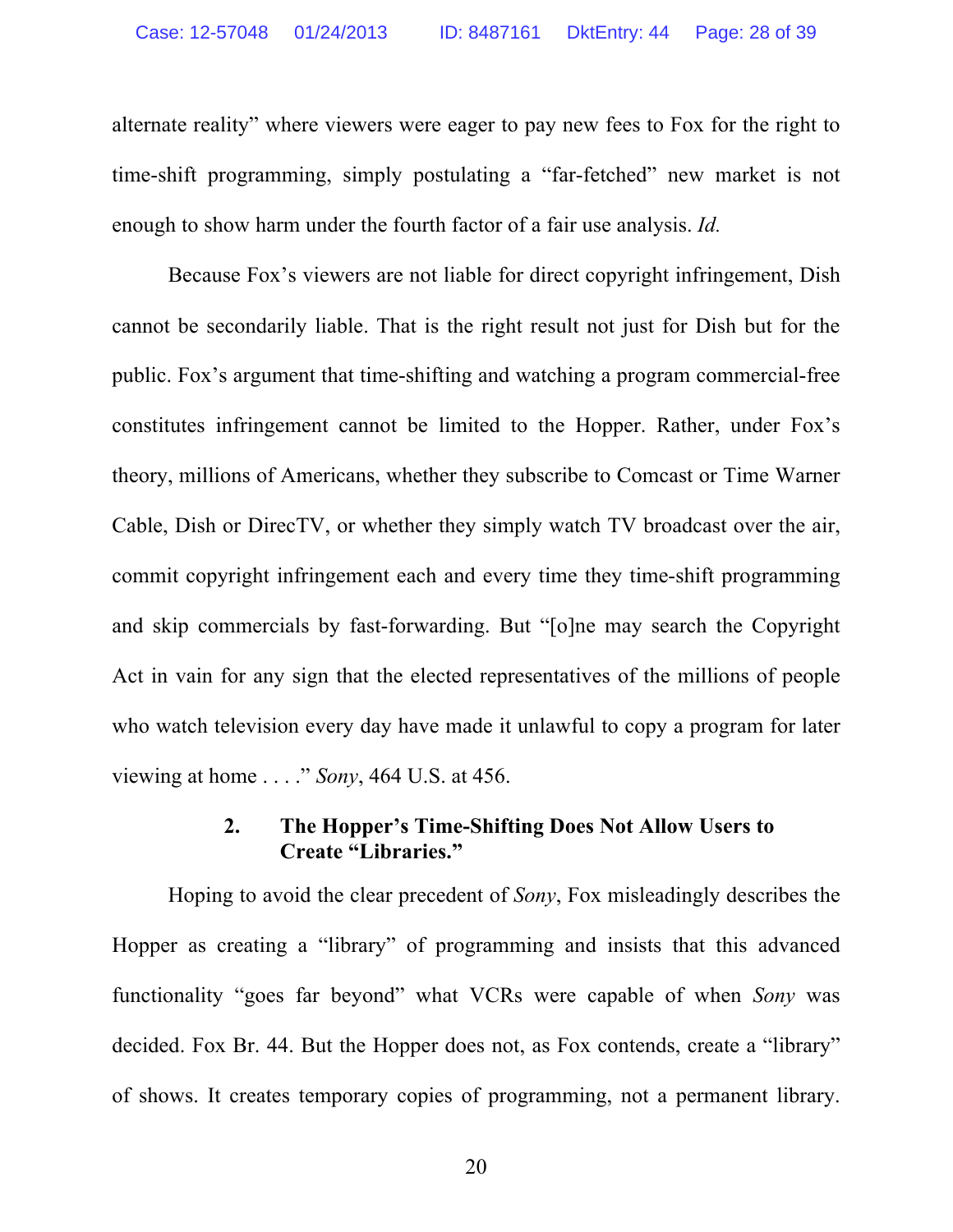The only purpose of the copies is to enable viewers to time-shift their viewing in exactly the same way they would do had they manually recorded a given show. In fact, unlike shows recorded on a standard DVR, the Hopper *automatically deletes*  PTAT programs after a few days.

Similarly strained is Fox's effort to define legal time-shifting as "the practice of recording a program to view it once at a later time, and thereafter erasing it." Fox Br. 44-45 (citing *Sony*, 464 U.S. at 423). As shown by the Supreme Court's full opinion, and later cases, the principles articulated in *Sony* have wide applicability and are not limited to what was possible with cassette tapes and analog broadcasts. *Sony*, 464 U.S. at 448 n. 31 ("'[Section 107] endorses the purpose and general scope of the judicial doctrine of fair use, but there is no disposition to freeze the doctrine in the statute, especially during a period of rapid technological change.'" (quoting H.R. Rep. No. 94-1476, p. 65-66 (1976), U.S. Code Cong. & Admin. News 1976, p. 5680)); *see also Perfect 10*, 508 F. 3d at 1146 ("[W]e note the importance of analyzing fair use flexibly in light of new circumstances.").

The Hopper serves the same purpose as VCRs and DVRs: to allow viewers to watch programming after it airs at a time convenient for them. The Hopper simply makes the process even more convenient, by enabling viewers to automatically record some programming instead of manually selecting particular

21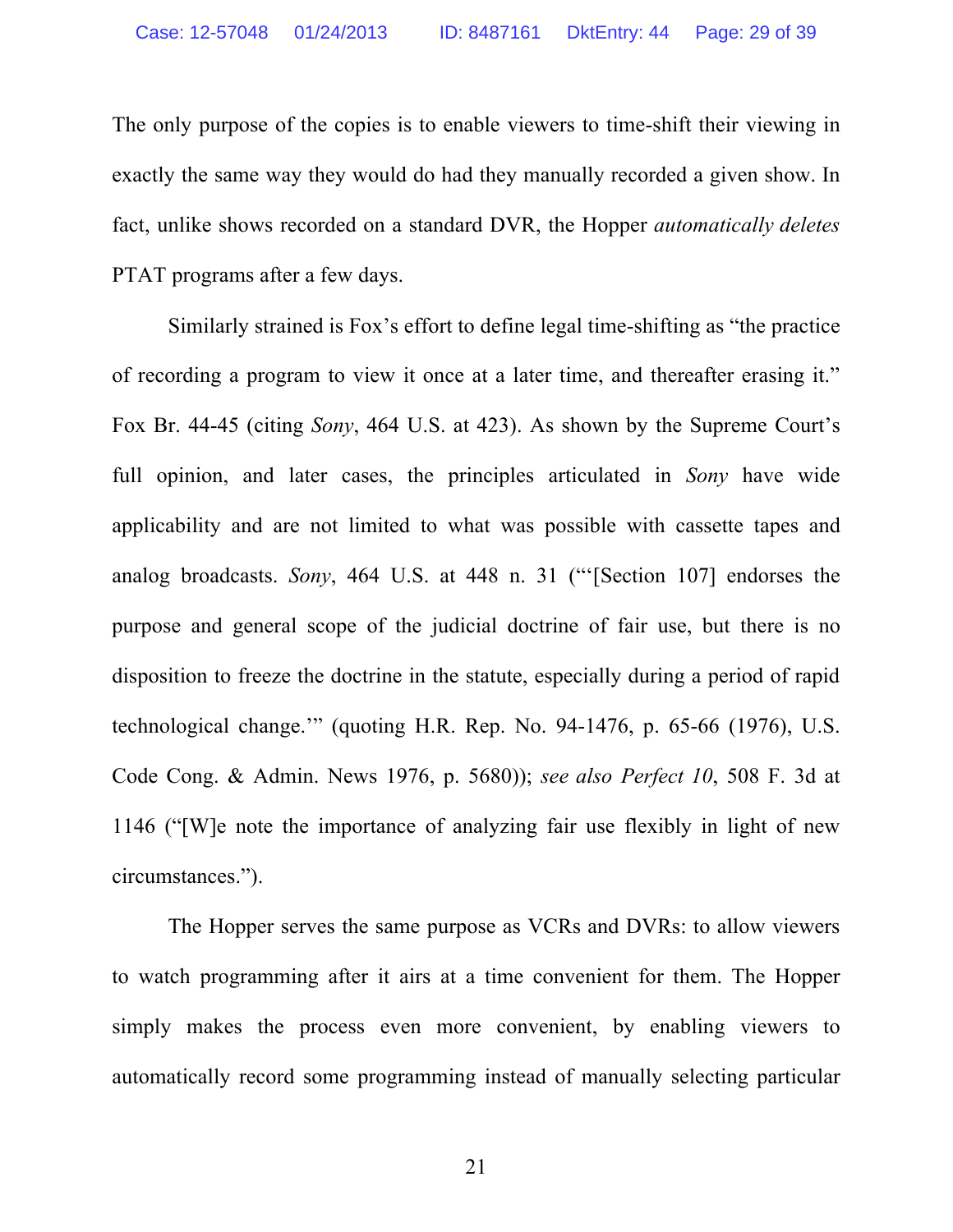shows or channels. While the Hopper may go beyond Fox's cramped definition of time-shifting, so do most DVRs, which do not delete programs after a single viewing. If Fox's proposed interpretation of time-shifting carries the day then all major subscription television systems that provide DVRs – Comcast, Time Warner Cable, Verizon, DirecTV, and others – are secondary copyright infringers, and *their subscribers are infringers even if they do not skip past commercials at all*. The law does not require this and sound policy abhors it.

## **3. The Hopper's Commercial-Skipping Feature Does Not Implicate Copyright and Does Not Make Its Time-Shifting Unlawful.**

The actual locus of Fox's objection to Hopper is the act of skipping commercials.<sup>4</sup> It complaints that "the copies likewise are not being made solely for the purpose of time-shifting but rather to watch without commercials." Fox Br. 46. This makes no sense. Viewers are time-shifting regardless of the manner in which they watch the programming at a later time. Time-shifting does not stop being time-shifting if a viewer mutes the program, walks out during the second half, or skips past the commercials.

Fox's complaint does, however, surface a real issue in this case: whether copyright law allows broadcasters to control all the uses that viewers make of their

 <sup>4</sup> *See* Cyrus Farivar, *Fox, NBCUniversal Sue Dish over Ad-Skipping DVR Service*, ARS TECHNICA (May 24, 2012), http://arstechnica.com/tech-policy/2012/05/foxnbcuniversal-sue-dish-over-ad-skipping-dvr-service.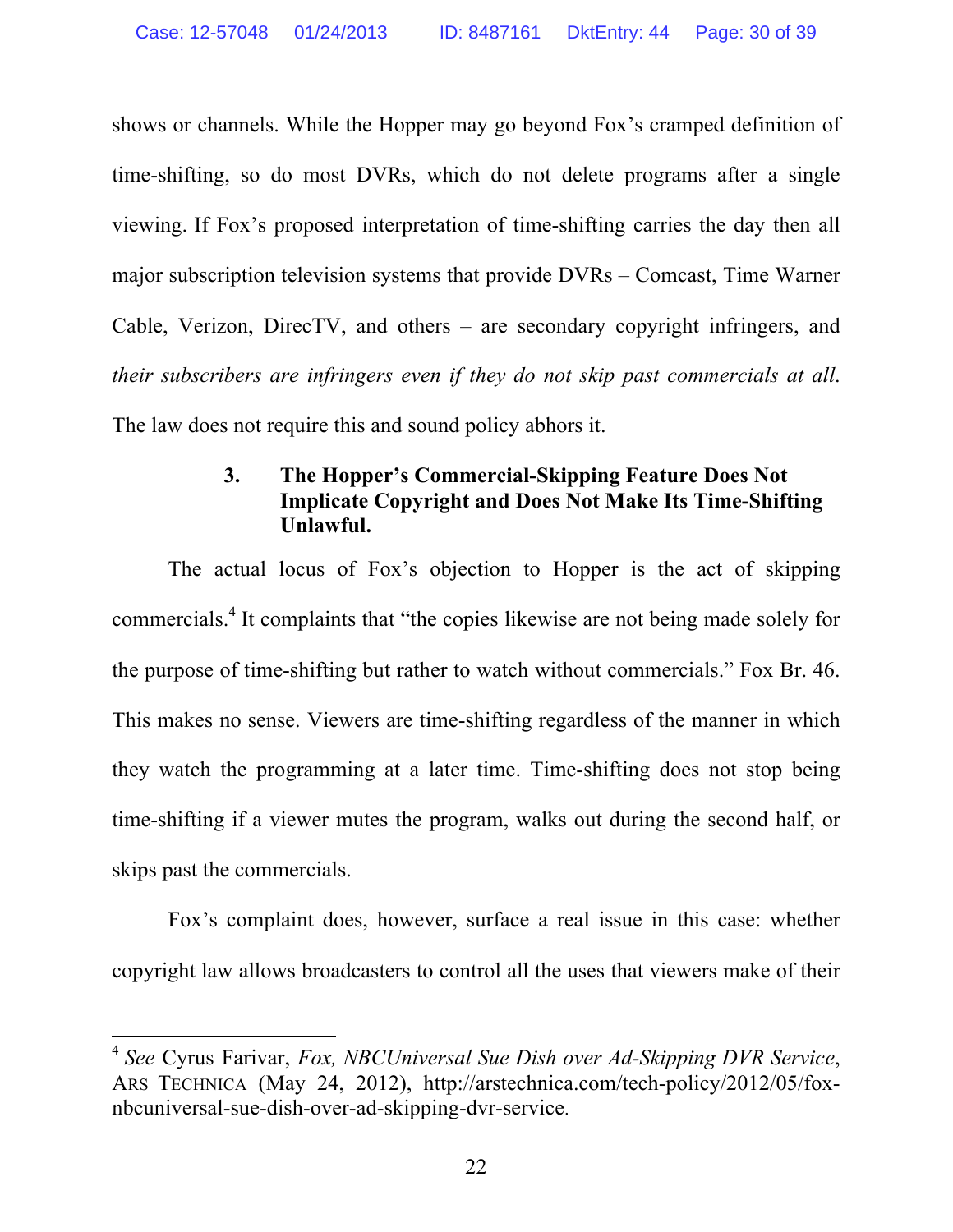works. Of course, it does not. *Sony*, 464 U.S. at 432 (copyright "protection has never accorded the copyright owner complete control over all possible uses of his work"). Fox has the right to control the reproduction,<sup>5</sup> public performance, and initial distribution of its works, but it does not have the right to control their private consumption. A viewer can watch as much or as little of Fox's programming as she wishes, with the sound on or off, with commercials or without, on any screen. She may change the channel during the commercials, or overlay a show with a program guide. Whether Fox approves of these uses is immaterial, since its approval is not necessary.

### **B. Dish's Intermediate Copying is a Fair Use.**

While Amici urge affirmance of the bulk of the district court's findings, the district court erred in concluding that Dish's intermediate copying of Fox's works for quality assurance (QA) purposes may not be fair. Order 21. This finding was based on a fundamental error of law because the district court wrongly assumed that Dish's intermediate copies "are not transformative because they do not alter their originals 'with new expression, meaning, or message.'" *Id.* at 20-21 (quoting

<sup>&</sup>lt;sup>5</sup> While later actions (such as a viewer's skipping commercials, or the opposite) can have no bearing on whether a use which took place in the past (making a recording) was fair, the *intent* of the party making a use of a copyrighted work may have bearing on fair use analysis. *Harper & Row Publishers, Inc. v. Nation Enters.*, 471 U.S. 539, 562 (1985) (giving weight to the "intended purpose" of an act). In this case, however, any purported market effects arising from a viewer skipping commercials should be considered as part of the fourth fair use factor, which is discussed below.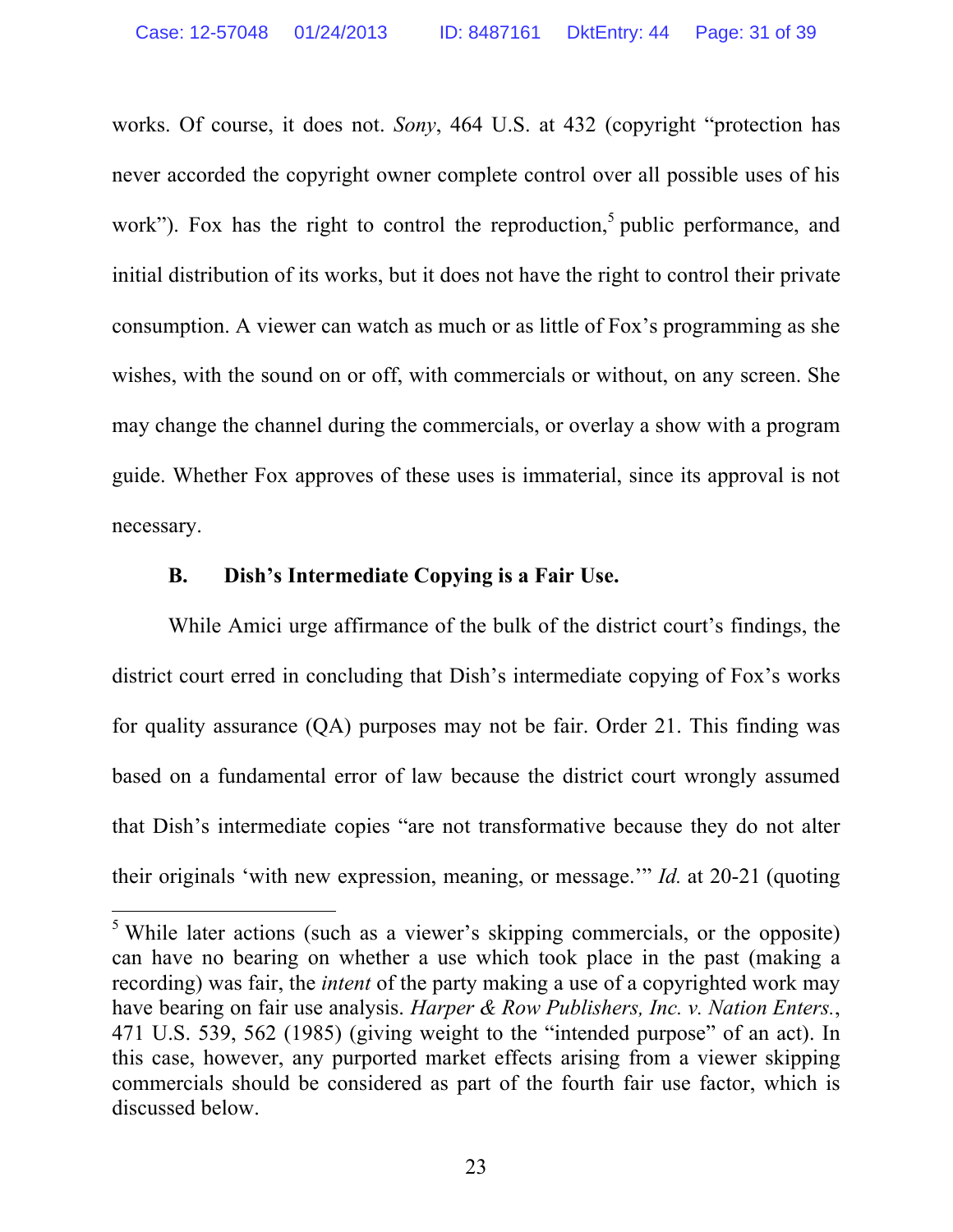*Campbell*, 510 U.S. at 579). Altering the original with new meaning is only *one* of the many ways a work can be transformative. Following *Sony*, numerous cases have found the purpose of the use of a work to be transformative and fair, even though the copied work itself is not altered. *See Perfect 10*, 508 F.3d at 1146 ("[E]ven making an exact copy of a work may be transformative so long as the copy serves a different function than the original work."); *Newport-Mesa Unified Sch. Dist. v. State of Calif. Dep't of Educ.*, 371 F. Supp. 2d 1170, 1177 (C.D. Cal. 2005) (copies of completed, copyrighted test protocols are transformative fair uses because they allow parents to monitor the quality of their children's education).

In this case, Dish's intermediate copying is fair use because quality assurance is a transformative use under the first fair use factor. As in *A.V. ex rel. Vanderhye v. iParadigms, LLC*, where defendants made uses of student papers for the purpose of "detecting and discouraging plagiarism" that were "completely unrelated to [their] expressive content," Dish is making functional copies of Fox's works in a way that does not substitute for their purpose as works of creative expression. 562 F.3d 630, 640 (4th Cir. 2009) *see also Lexmark Int'l, Inc. v. Static Control Components, Inc.*, 387 F.3d 522, 544 (6th Cir. 2004) (finding fair use where the code of a copyrighted computer program was used not as a computer program but as a password to unlock a device).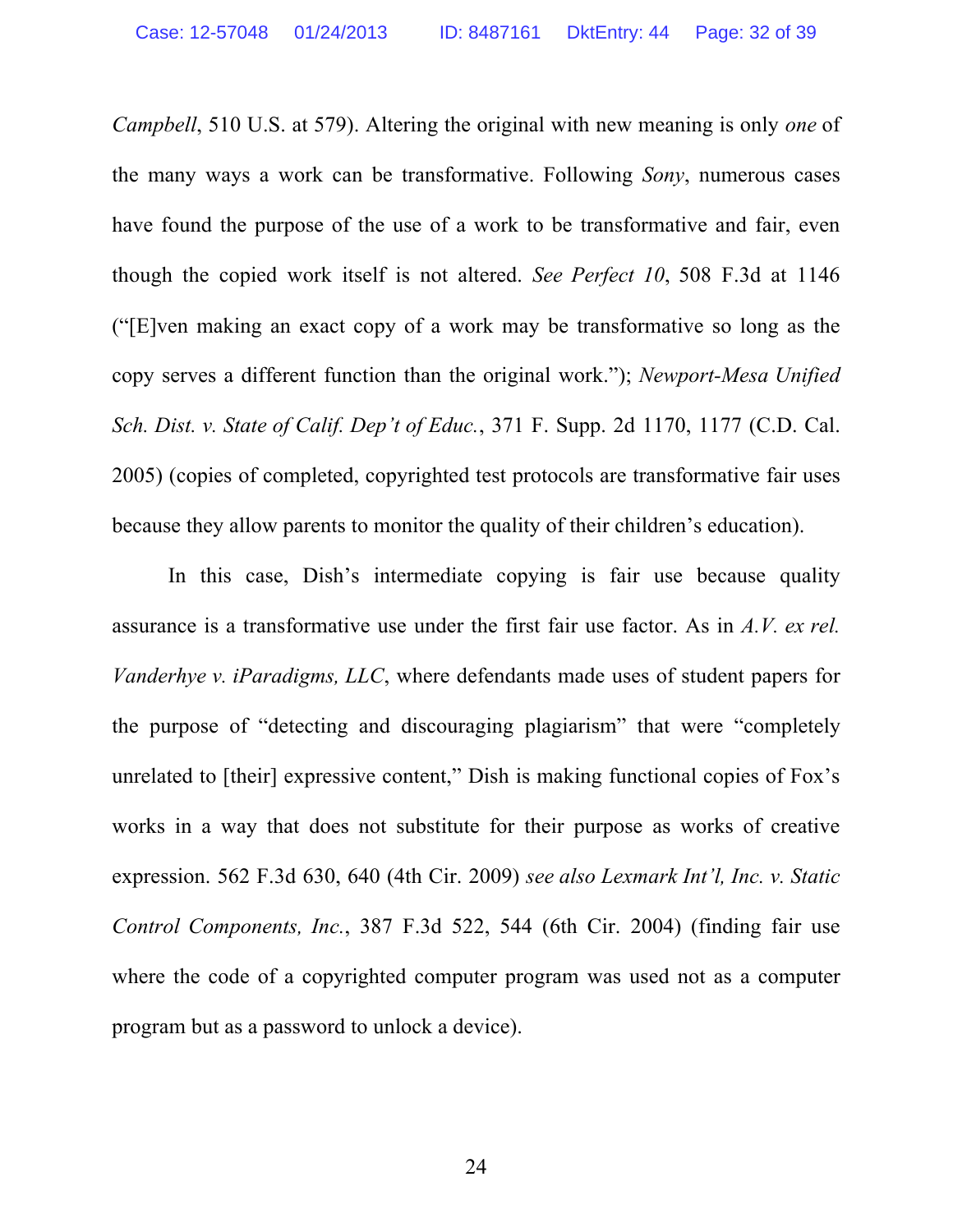Further, the ultimate purpose of those copies is to assist another fair use, time-shifting. Courts have repeatedly held that copies that are made for the purpose of a lawful use should themselves be lawful, even when those copies are intermediate and not part of a final work. *See Sony Computer Entm't v. Connectix Corp.*, 203 F.3d 596 (9th Cir. 2000) ("[I]ntermediate copying and use of Sony's copyrighted BIOS was a fair use for the purpose of gaining access to the unprotected elements of Sony's software."); *see also Sega Enter. Ltd. v. Accolade, Inc.*, 977 F.2d 1510, 1520-28 (9th Cir. 1992).

Thus, Fox has not shown a likelihood of success on the merits of its claim that intermediate copying is infringing. This Court should reverse the district court's finding of infringement regarding the quality assurance copies.

#### **C. Any Harms That Fox Alleges Are Quantifiable, and Do Not Support a Preliminary Injunction.**

An irreparable harm is one that cannot be remedied by damages or permanent injunction after a trial on the merits. *Salinger v. Colting*, 607 F.3d 68, 81 (2d Cir. 2010). There are no shortcuts: irreparable harm must be demonstrated, not presumed. *Flexible Lifeline Systems, Inc. v. Precision Lift, Inc.*, 654 F.3d 989, 998 (9th Cir. 2011). Moreover, speculative injury is not sufficient. *Caribbean Marine Services Co., Inc. v. Baldrige*, 844 F.2d 668, 674 (9th Cir. 1988) ("A plaintiff must do more than merely allege imminent harm sufficient to establish standing; a plaintiff must demonstrate immediate threatened injury as a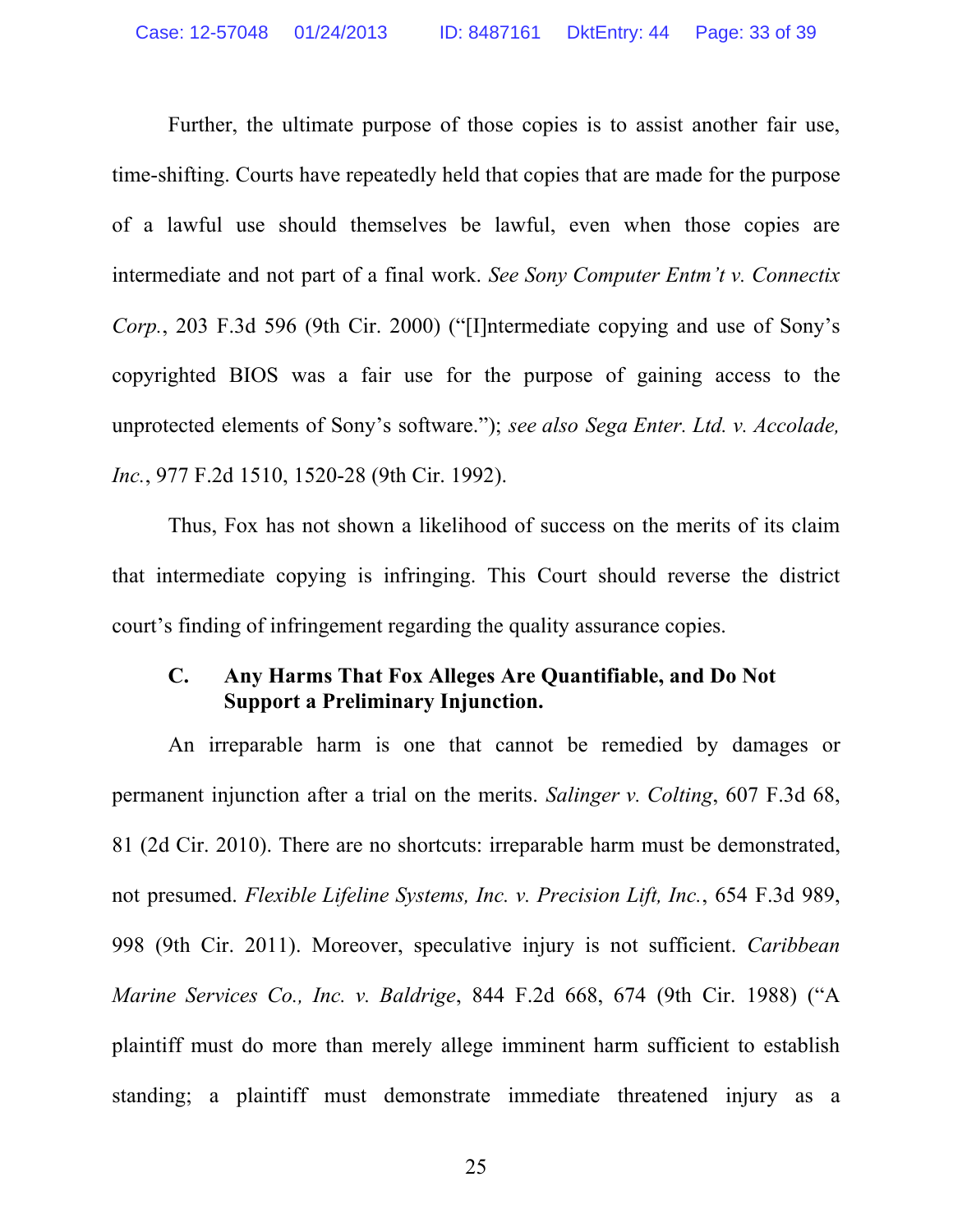prerequisite to preliminary injunctive relief."). Further, Fox must show a "sufficient causal connection between irreparable harm to [plaintiff]'s business and [defendant's behavior.]" *Perfect 10, Inc. v. Google, Inc.*, 653 F.3d 976, 982 (9th Cir. 2011). In short, irreparable harm requires the plaintiff to show that the court should impose a preliminary injunction because the plaintiff would be harmed in a way that, if allowed, cannot be repaired by any remedy at law. *Salinger*, 607 F.3d at 81.

This is a significant burden, and Fox does not meet it. Its alleged injury is purely economic, and, if it were to win at trial, Dish could redress that injury with money. Fox's allegations of harm reduce to this: loss of advertising and licensing revenue. Fox Br. 53-62. Fox could straightforwardly attach a number to that lost revenue. First, even if the Hopper deprived Fox of *all* advertising revenue with respect to Dish customers, it would be a straightforward matter for Fox to calculate what proportion of its advertising revenue is attributed to Dish viewers and produce a damages sum accordingly. That there may be a factual dispute as to an exact amount of damages does not make such damages "irreparable."<sup>6</sup>

<sup>&</sup>lt;sup>6</sup> The Federal Trade Commission recently filed an amicus brief, and with the United States Patent and Trademark Office issued a policy statement, detailing the government's views on the law with respect to preliminary injunctions and FRAND patents (where the patentee has committed to license its patents to everyone on fair, reasonable, and non-discriminatory terms). Brief of Amicus Curiae Federal Trade Commission Supporting Neither Party in *Apple Inc. and NeXT Software, Inc. (formerly known as NeXT Computer, Inc.) v. Motorola Inc.*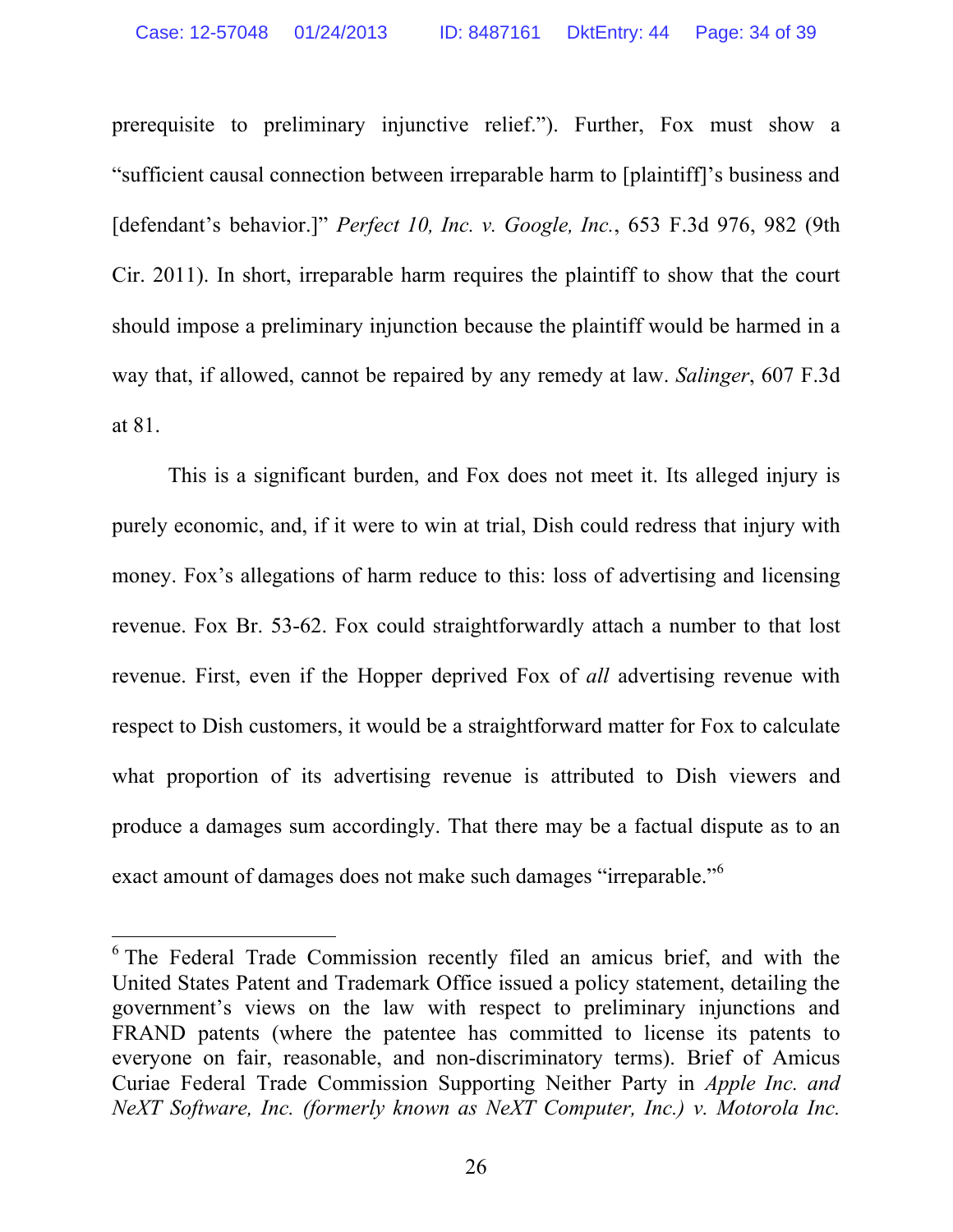Second, Fox claims that Dish "disrupts" its ability to distribute programs in video-on-demand and digital channels. But presumably Fox knows how much revenue it generates from those and similar channel and can use those figures to benchmark harms in this case. As the district court found, "[t]he fact that Fox has licensing agreements with other companies shows that copies of the Fox Programs have a market value that other companies already pay in exchange for the right to use the copies." Order 32.

Even if, as Fox alleges, Fox Br. 62, existing licensing agreements do not line up on all fours with the uses that Hopper users and Dish are making here, they provide guidance that Fox could use to calculate an upper bound for any harms it may suffer.

<u> 1989 - Andrea San Andrea San Andrea San Andrea San Andrea San Andrea San Andrea San Andrea San Andrea San An</u>

*<sup>(</sup>now known as Motorola Solutions, Inc.) and Motorola Mobility, Inc*., United States Court of Appeals for the Federal Circuit, Case Nos. 2012-1548, 2012-1549 (filed Dec. 4, 2012); United States Department of Justice and United States Patent & Trademark Office, Policy Statement on Remedies for Standards-Essential Patents Subject to Voluntary F/Rand Commitments (Jan. 8, 2013). While the agencies recognize that parties disagree as to exactly how much one should pay the other – otherwise they never would have gone to court – they rightly observe that the existence of a FRAND commitment necessarily means that *some* dollar amount would suffice as damages. Thus, the agencies caution that preliminary injunctions should only be granted in FRAND cases in rare circumstances. By way of analogy here, even though it may be difficult at this stage to quantify damages, the existence of licensing markets and similar benchmarks shows that such damages are not inherently unquantifiable. Thus here, similarly to the FRAND cases considered by the agencies, there is no irreparable harm, and a preliminary injunction is inappropriate.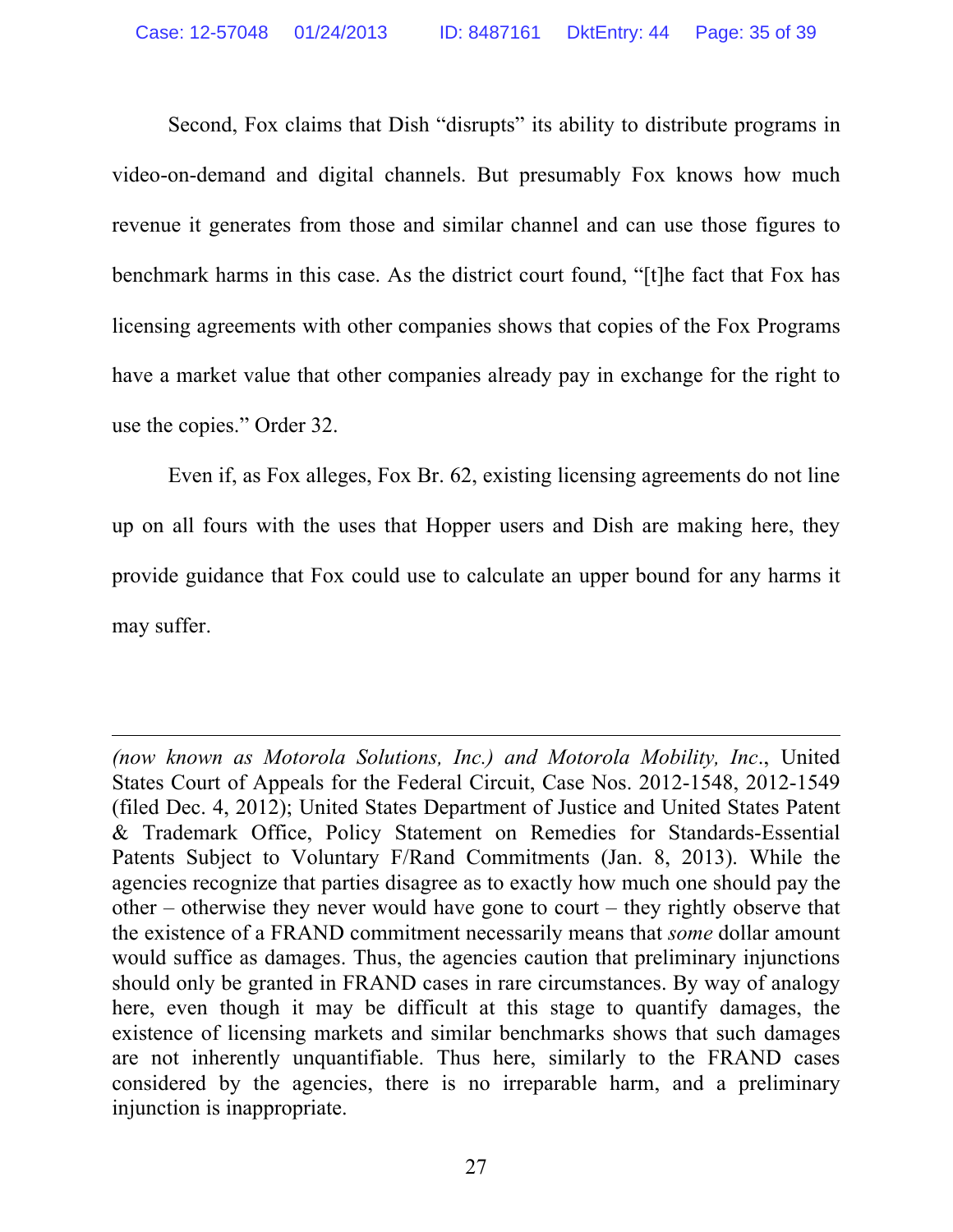Fox puts forward a number of other harms arguments that are easily dismissed. It attempts to muddy the issue by speculating about what might happen if Dish's competitors adopt similar technology. Fox Br. 58-59. But of course, Dish's competitors are unlikely to do so until the Hopper has been found to be legal – and, once it has, Fox can hardly characterize these lawful uses of content as "harms." (And if the Hopper were *not* found to be legal, Dish could simply pay the damages flowing from its own infringements, which would be unlikely to be repeated by others.) Fox also repeatedly invokes "disruption" and "loss of control" as harms this Court should seek to remedy. Fox Br. 3, 6, 53, 56, 60-61. But whether Fox's existing business model can continue in perpetuity, regardless of technological change and consumer protection, is not a matter before this Court. As the district court found, even to the extent that these more abstract concerns are "harms" at all, Fox has not shown that they stem from any infringing behavior by Dish. Order 32.

#### **CONCLUSION**

Copyright law does not grant copyright holders like Fox absolute control over the use of their works. The district court followed clear precedent and sound policy when it found that users of Dish's Ad Hopper do not trespass on Fox's exclusive rights, that Dish would not likely be liable for its customers' uses, and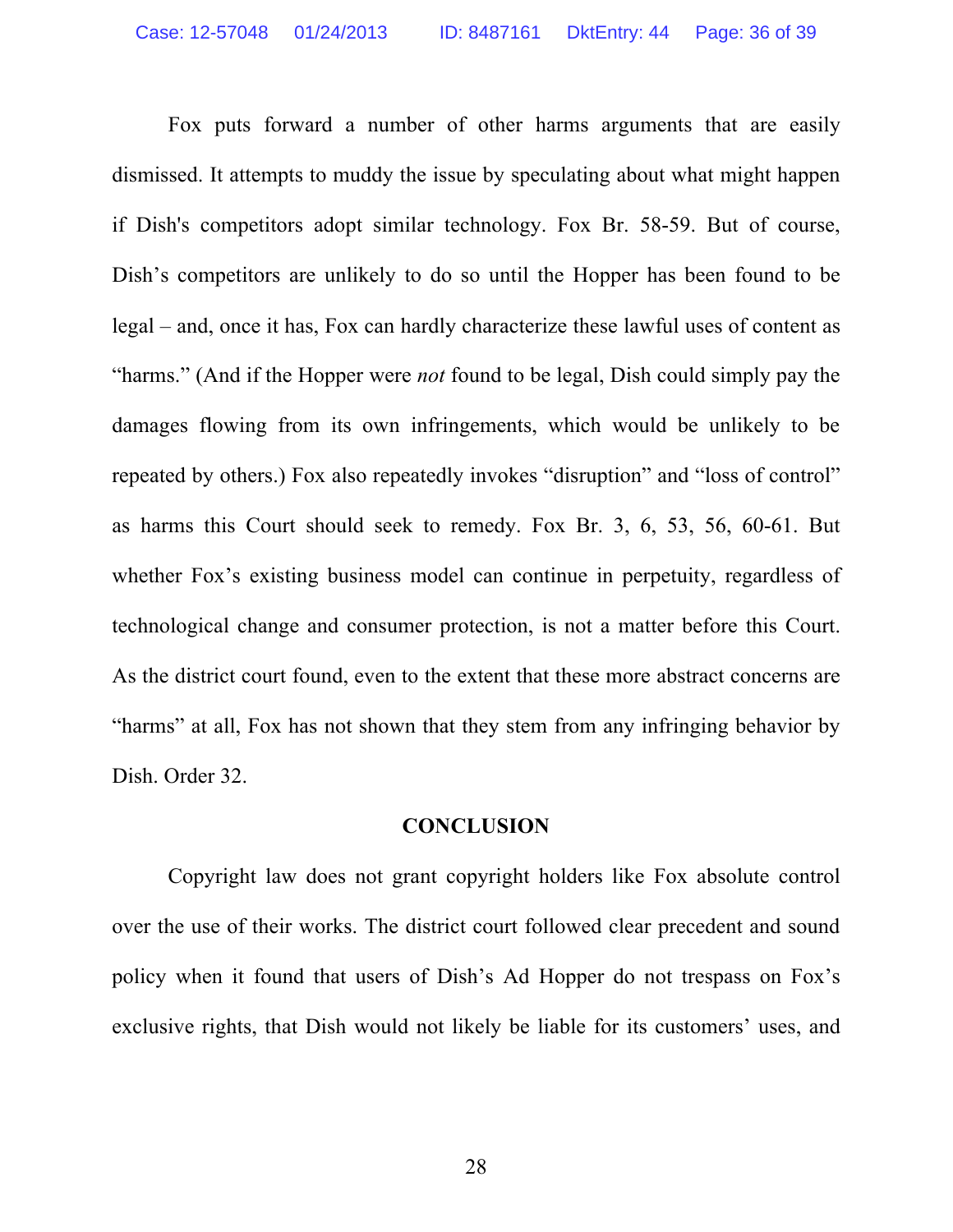that Fox suffered no irreparable harm. This Court should affirm the district court's order, but clarify that Dish's intermediate copying is a fair use.

Dated: January 24, 2013 /s/ Mitchell L. Stoltz

Mitchell L. Stoltz Corynne McSherry ELECTRONIC FRONTIER FOUNDATION 454 Shotwell Street San Francisco, CA 94110 Telephone: (415) 436-9333

*Attorneys for Amici Curiae*

*On the brief:* John Bergmayer Senior Staff Attorney PUBLIC KNOWLEDGE 1818 N Street, NW, Suite 410 Washington, DC 20036 Telephone: (202) 861-0020 john@publicknowledge.org

*On the brief:* Betsy Rosenblatt ORGANIZATION FOR TRANSFORMATIVE WORKS 2576 Broadway, Suite119 New York, NY 10025 betsy rosenblatt@post.harvard.edu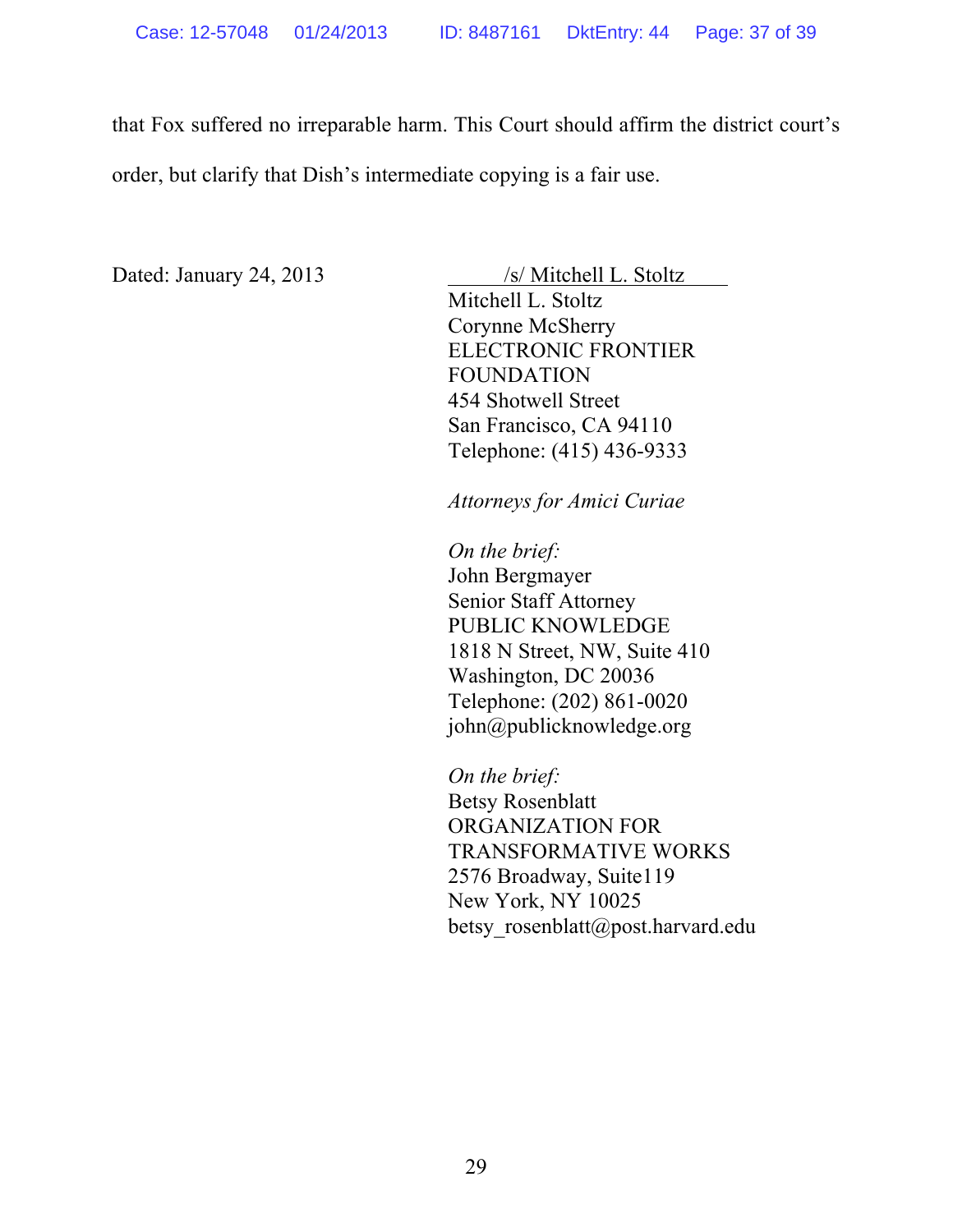### **CERTIFICATE OF COMPLIANCE WITH TYPE-VOLUME LIMITATION, TYPEFACE REQUIREMENTS AND TYPE STYLE REQUIREMENTS PURSUANT TO FED. R. APP. P. 32(a)(7)(C)**

Pursuant to Fed. R. App. P.  $32(a)(7)(C)$ , I certify as follows:

1. This BRIEF AMICI CURIAE OF ELECTRONIC FRONTIER FOUNDATION, PUBLIC KNOWLEDGE, AND ORGANIZATION FOR TRANSFORMATIVE WORKS IN SUPPORT OF APPELLEES complies with the type-volume limitation of Fed. R. App. P.  $32(a)(7)(B)$  because this brief contains 6,937 words, excluding the parts of the brief exempted by Fed. R. App. P.  $32(a)(7)(B)(iii)$ ; and

2. This brief complies with the typeface requirements of Fed. R. App. P. 32(a)(5) and the type style requirements of Fed. R. App. P. 32(a)(6) because this brief has been prepared in a proportionally spaced typeface using Microsoft Word 2011, the word processing system used to prepare the brief, in 14 point font in Times New Roman font.

Dated: January 24, 2013 /s/ Mitchell L. Stoltz Mitchell L. Stoltz Corynne McSherry ELECTRONIC FRONTIER FOUNDATION 454 Shotwell Street San Francisco, CA 94110 Telephone: (415) 436-9333

*Attorneys for Amici Curiae*